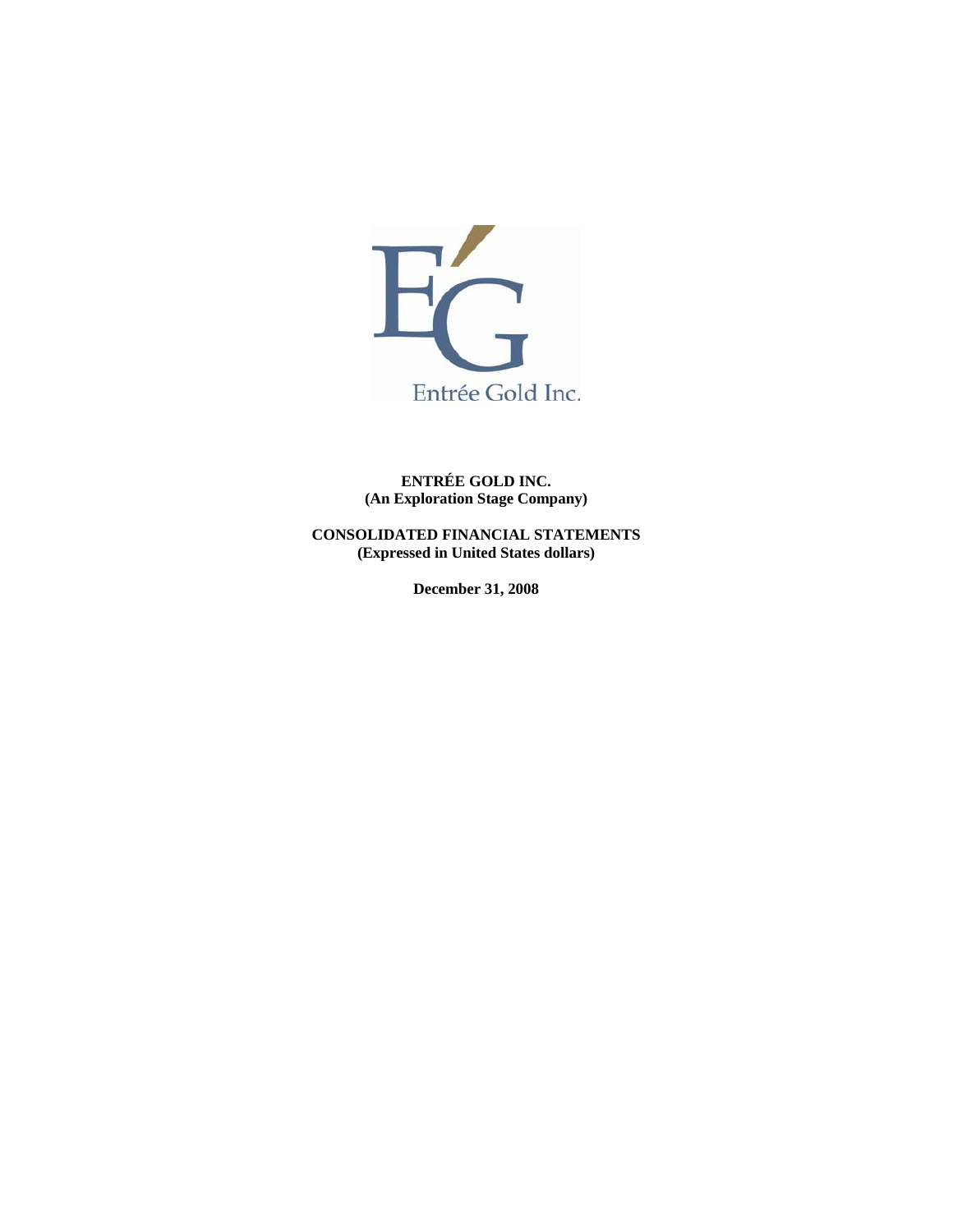# DAVIDSON & COMPANY LLP\_ Chartered Accountants A Partnership of Incorporated Professionals

# **REPORT OF INDEPENDENT REGISTERED PUBLIC ACCOUNTING FIRM**

To the Board of Directors and Shareholders of Entrée Gold Inc.

We have audited the accompanying consolidated balance sheets of Entree Gold Inc. and subsidiaries (the "Company") as at December 31, 2008 and 2007 and the related consolidated statements of operations and comprehensive loss, stockholders' equity and cash flows for the years then ended and for the cumulative period from inception (July 19, 1995) to December 31, 2008. These consolidated financial statements are the responsibility of the Company's management. Our responsibility is to express an opinion on these financial statements based on our audits.

We conducted our audits in accordance with the standards of the Public Company Accounting Oversight Board (United States). Those standards require that we plan and perform an audit to obtain reasonable assurance about whether the financial statements are free of material misstatement. An audit includes examining, on a test basis, evidence supporting the amounts and disclosures in the financial statements. An audit also includes assessing the accounting principles used and significant estimates made by management, as well as evaluating the overall financial statement presentation. We believe that our audits provide a reasonable basis for our opinion.

In our opinion, the consolidated financial statements referred to above present fairly, in all material respects, the financial position of the Company as at December 31, 2008 and 2007 and the results of its operations and its cash flows for the years then ended and for the cumulative period from inception (July 19, 1995) to December 31, 2008 in conformity with generally accepted accounting principles in the United States of America.

We have also audited, in accordance with the standards of the Public Company Accounting Oversight Board (United States), the effectiveness of the Company's internal control over financial reporting as of December 31, 2008, based on criteria established in *Internal Control – Integrated Framework* issued by the Committee of Sponsoring Organizations of the Treadway Commission (COSO), and our report dated March 24, 2009 expressed an unqualified opinion on the Company's internal control over financial reporting.

# "DAVIDSON & COMPANY LLP"

March 24, 2009

Vancouver, Canada Chartered Accountants



1200 - 609 Granville Street, P.O. Box 10372, Pacific Centre, Vancouver, BC, Canada, V7Y 1G6 **Telephone (604) 687-0947 Fax (604) 687-6172**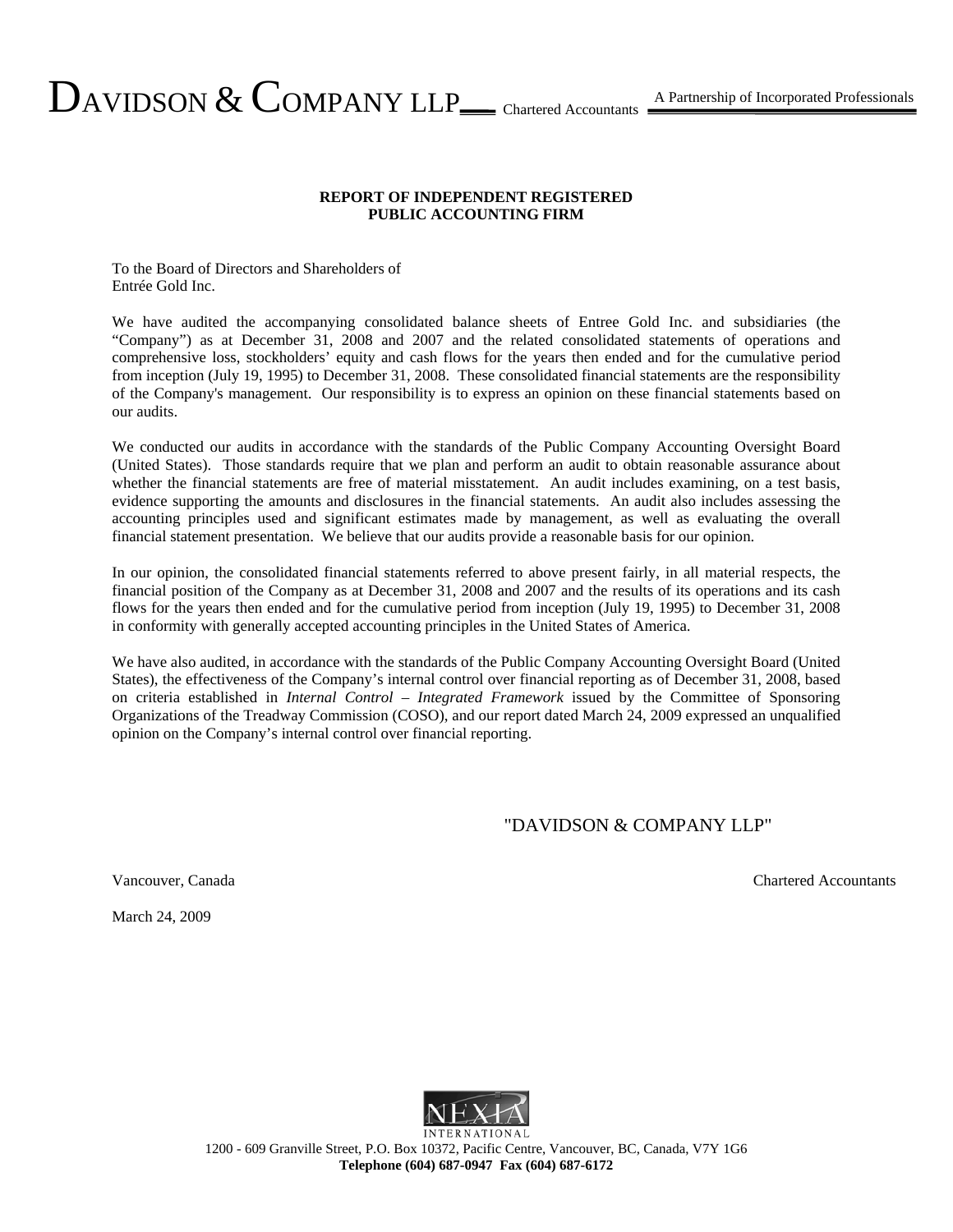# **REPORT OF INDEPENDENT REGISTERED PUBLIC ACCOUNTING FIRM**

To the Board of Directors and Shareholders of Entrée Gold Inc.

We have audited Entrée Gold Inc.'s (the "Company") internal control over financial reporting as of December 31, 2008, based on criteria established in *Internal Control – Integrated Framework* issued by the Committee of Sponsoring Organizations of the Treadway Commission (COSO). The Company's management is responsible for maintaining effective internal control over financial reporting and for its assessment of the effectiveness of internal control over financial reporting included in the accompanying Management's Report on Internal Control Over Financial Reporting. Our responsibility is to express an opinion on the Company's internal control over financial reporting based on our audit.

We conducted our audit in accordance with the standards of the Public Company Accounting Oversight Board (United States). Those standards require that we plan and perform the audit to obtain reasonable assurance about whether effective internal control over financial reporting was maintained in all material respects. Our audit included obtaining an understanding of internal control over financial reporting, assessing the risk that a material weakness exists, and testing and evaluating the design and operating effectiveness of internal control based on the assessed risk. Our audit also included performing such other procedures as we considered necessary in the circumstances. We believe that our audit provides a reasonable basis for our opinion.

A company's internal control over financial reporting is a process designed to provide reasonable assurance regarding the reliability of financial reporting and the preparation of financial statements for external purposes in accordance with generally accepted accounting principles. A company's internal control over financial reporting includes those policies and procedures that (1) pertain to the maintenance of records that, in reasonable detail, accurately and fairly reflect the transactions and dispositions of the assets of the company; (2) provide reasonable assurance that transactions are recorded as necessary to permit preparation of financial statements in accordance with generally accepted accounting principles, and that receipts and expenditures of the company are being made only in accordance with authorizations of management and directors of the company; and (3) provide reasonable assurance regarding prevention or timely detection of unauthorized acquisition, use, or disposition of the company's assets that could have a material effect on the financial statements.

Because of the inherent limitations, internal control over financial reporting may not prevent or detect misstatements. Also, projections of any evaluation of effectiveness to future periods are subject to the risk that controls may become inadequate because of changes in conditions, or that the degree of compliance with the policies or procedures may deteriorate.

In our opinion, the Company maintained effective internal control over financial reporting as of December 31, 2008, based on the criteria established in *Internal Control—Integrated Framework* issued by the Committee of Sponsoring Organizations of the Treadway Commission (COSO).

We have also audited, in accordance with the standards of the Public Company Accounting Oversight Board (United States), the consolidated balance sheets of the Company as of December 31, 2008 and 2007, and the related consolidated statements of operations and comprehensive loss, stockholders' equity and cash flows for the years then ended and for the cumulative period from inception (July 19, 1995) to December 31, 2008 and our report dated March 24, 2009 expressed an unqualified opinion.

March 24, 2009



1200 - 609 Granville Street, P.O. Box 10372, Pacific Centre, Vancouver, BC, Canada, V7Y 1G6 **Telephone (604) 687-0947 Fax (604) 687-6172** 

"DAVIDSON & COMPANY LLP" Vancouver, Canada Chartered Accountants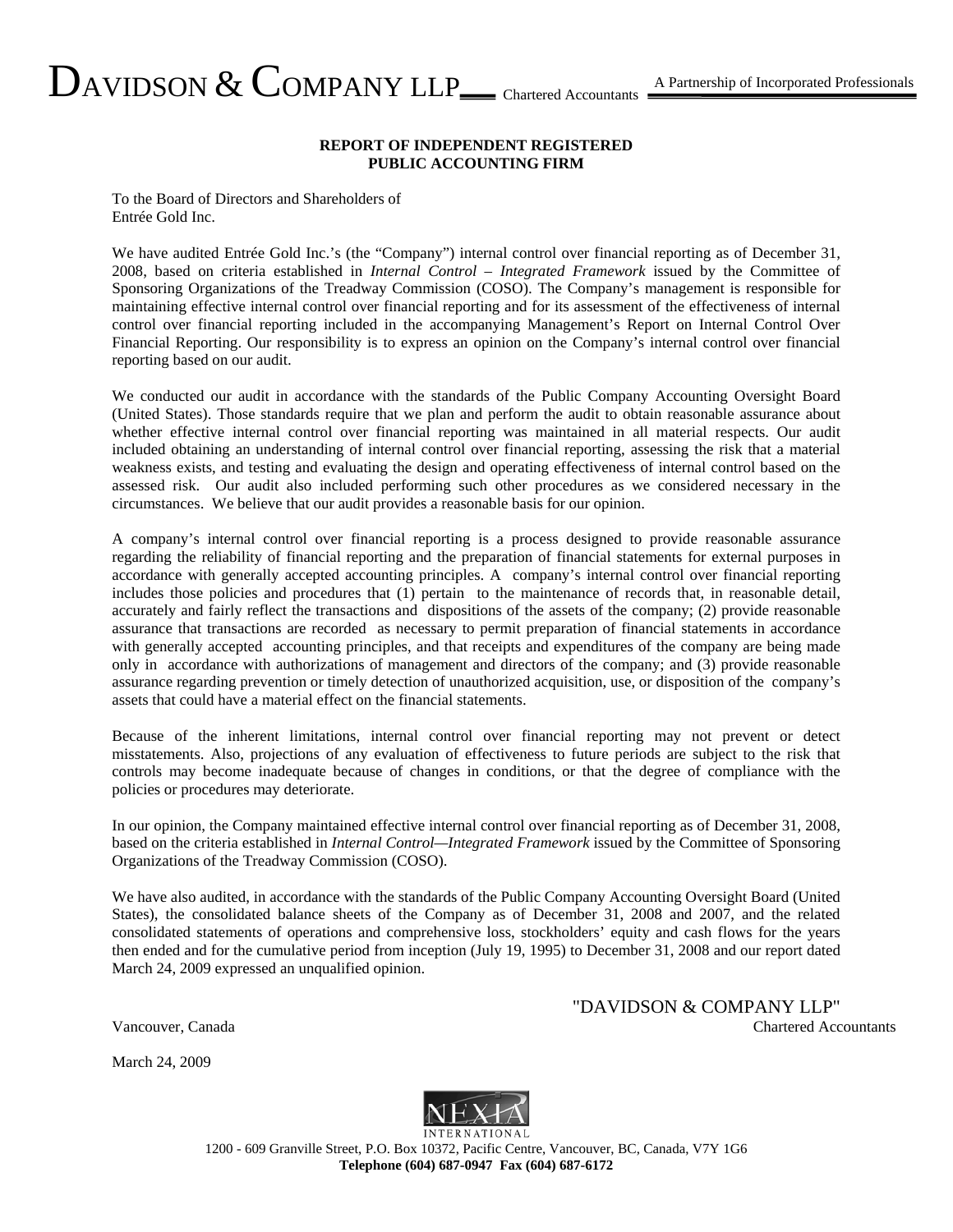(An Exploration Stage Company) CONSOLIDATED BALANCE SHEETS (Expressed in United States dollars)

|                                                                                                                                         | December 31,<br>2008 | December 31,<br>2007 |  |
|-----------------------------------------------------------------------------------------------------------------------------------------|----------------------|----------------------|--|
| <b>ASSETS</b>                                                                                                                           |                      |                      |  |
| <b>Current</b>                                                                                                                          |                      |                      |  |
| Cash and cash equivalents                                                                                                               | \$<br>45,212,815     | \$<br>67,106,113     |  |
| Receivables                                                                                                                             | 592,443              | 615,826              |  |
| Receivables - Ivanhoe Mines Ltd.                                                                                                        | 30,000               |                      |  |
| Prepaid expenses                                                                                                                        | 268,518              | 475,074              |  |
| Total current assets                                                                                                                    | 46,103,776           | 68,197,013           |  |
| Investments (Note 3)                                                                                                                    | 1,329,568            | 3,032,751            |  |
| Equipment (Note 4)                                                                                                                      | 672,124              | 841,819              |  |
| <b>Total assets</b>                                                                                                                     | \$<br>48,105,468     | \$<br>72,071,583     |  |
| <b>LIABILITIES AND STOCKHOLDERS' EQUITY</b>                                                                                             |                      |                      |  |
| <b>Current</b>                                                                                                                          |                      |                      |  |
| Accounts payable and accrued liabilities                                                                                                | \$<br>942,238        | \$<br>603,623        |  |
| Loans payable to Ivanhoe Mines Ltd. (Note 6)                                                                                            | 326,183              |                      |  |
| <b>Commitments</b> (Note 13)                                                                                                            |                      |                      |  |
| <b>Total liabilities</b>                                                                                                                | 1,268,421            | 603,623              |  |
| <b>Stockholders' equity</b>                                                                                                             |                      |                      |  |
| Common stock, no par value, unlimited number authorized, (Note 7)<br>94,560,898 (December 31, 2007 - 93,572,841) issued and outstanding | 111,993,990          | 110,492,309          |  |
| Additional paid-in capital                                                                                                              | 13,772,775           | 10,691,873           |  |
| Accumulated other comprehensive income:                                                                                                 |                      |                      |  |
| Foreign currency cumulative translation adjustment                                                                                      | (7,410,930)          | 5,072,288            |  |
| Accumulated deficit during the exploration stage                                                                                        | (71, 518, 788)       | (54, 788, 510)       |  |
|                                                                                                                                         |                      |                      |  |
| Total stockholders' equity                                                                                                              | 46,837,047           | 71,467,960           |  |
| Total liabilities and stockholders' equity                                                                                              | \$<br>48,105,468     | \$<br>72,071,583     |  |

**Nature of operations** (Note 1)

The accompanying notes are an integral part of these consolidated financial statements.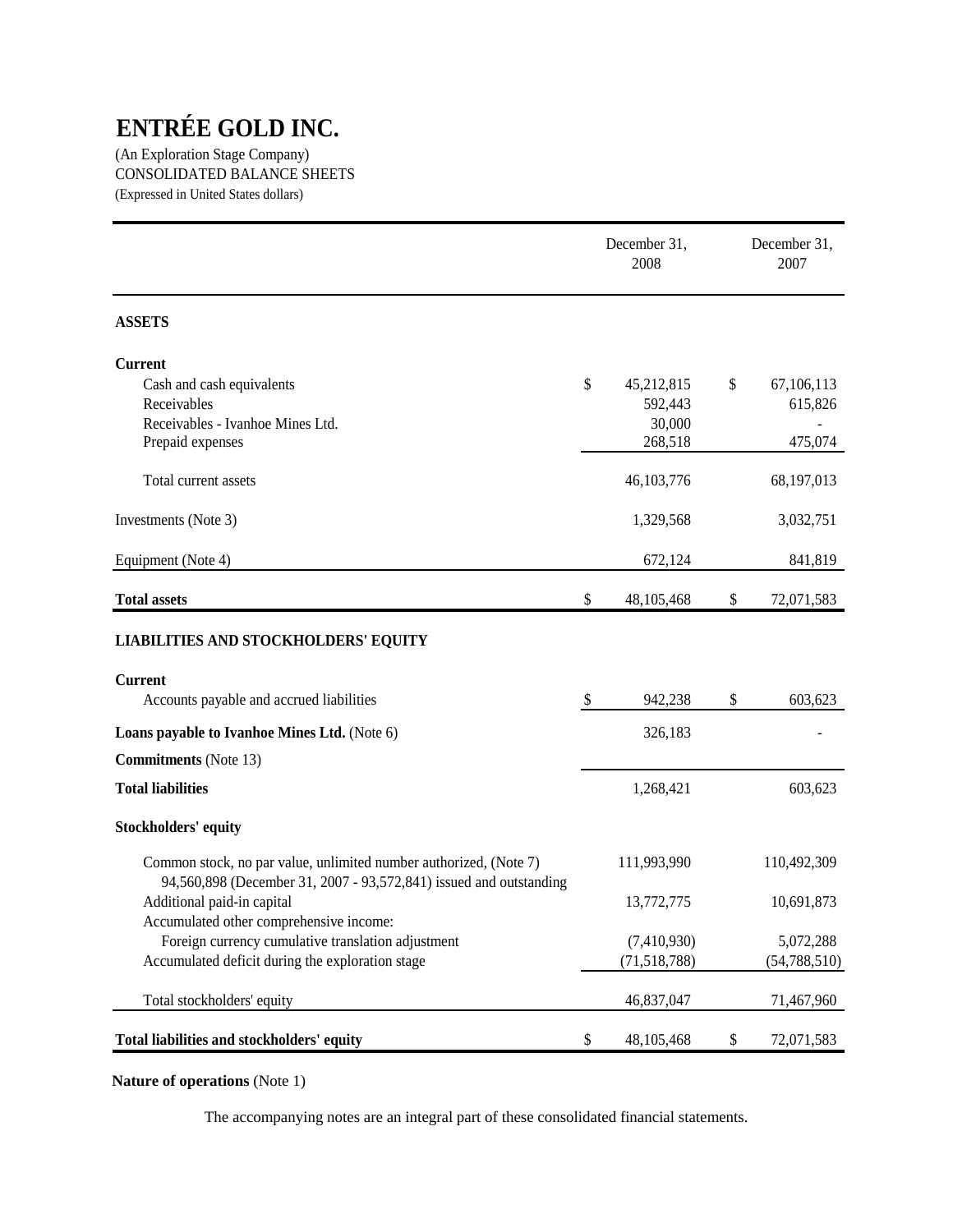(An Exploration Stage Company) CONSOLIDATED STATEMENTS OF OPERATIONS AND COMPREHENSIVE LOSS (Expressed in United States dollars)

|                                               | Year Ended<br>December 31,<br>2008 |               | Year Ended<br>December 31,<br>2007 |              | Inception<br>(July 19,1995) -<br>December 31,<br>2008 |
|-----------------------------------------------|------------------------------------|---------------|------------------------------------|--------------|-------------------------------------------------------|
|                                               |                                    |               |                                    |              |                                                       |
| <b>EXPENSES</b>                               |                                    |               |                                    |              |                                                       |
| Audit and accounting                          | \$<br>224,253                      | $\mathcal{S}$ | 120,567                            | $\mathbb{S}$ | 605,535                                               |
| Consulting fees (Note 7)                      | 212,989                            |               | 619,933                            |              | 2,492,581                                             |
| Depreciation (Note 4)                         | 146,703                            |               | 212,819                            |              | 720,962                                               |
| Write-down of equipment (Note 4)              | 123,816                            |               |                                    |              | 123,816                                               |
| Escrow shares compensation                    |                                    |               |                                    |              | 1,790,959                                             |
| Foreign exchange (gain) loss                  | (126, 468)                         |               | 129,977                            |              | 39,493                                                |
| Legal (Note 7)                                | 458,327                            |               | 259,648                            |              | 1,876,158                                             |
| Loss on settlement of debt                    |                                    |               |                                    |              | 5,252                                                 |
| Management fees (Notes 7 and 8)               | 2,692,573                          |               | 739,719                            |              | 6,564,155                                             |
| Mineral property interests                    |                                    |               |                                    |              |                                                       |
| (Notes 5 and 7)                               | 10,240,770                         |               | 6,519,455                          |              | 44,863,623                                            |
| Office and administration (Note 7)            | 1,882,054                          |               | 1,901,509                          |              | 7,676,087                                             |
| Regulatory and transfer agent fees            | 130,410                            |               | 273,181                            |              | 815,072                                               |
| Stockholder communications and                |                                    |               |                                    |              |                                                       |
| investor relations (Note 7)                   | 733,859                            |               | 802,791                            |              | 4,267,660                                             |
| Travel                                        | 291,553                            |               | 346,164                            |              | 1,234,604                                             |
| <b>Loss from operations</b>                   | (17,010,839)                       |               | (11, 925, 763)                     |              | (73,075,957)                                          |
| Interest income                               | 1,981,316                          |               | 1,090,718                          |              | 4,256,295                                             |
| Loss from equity investee (Note 3)            | (366, 595)                         |               |                                    |              | (366, 595)                                            |
| Fair value adjustment of asset                |                                    |               |                                    |              |                                                       |
| backed commercial paper                       |                                    |               |                                    |              |                                                       |
| (Note 3)                                      | (1, 334, 160)                      |               | (998, 371)                         |              | (2, 332, 531)                                         |
| <b>Net loss</b>                               | \$<br>(16, 730, 278)               | $\mathcal{S}$ | $(11,833,416)$ \$                  |              | (71, 518, 788)                                        |
|                                               |                                    |               |                                    |              |                                                       |
| Comprehensive loss:                           |                                    |               |                                    |              |                                                       |
| Net loss                                      | \$<br>$(16,730,278)$ \$            |               | $(11,833,416)$ \$                  |              | (71,518,788)                                          |
| Foreign currency translation adjustment       | (12, 483, 218)                     |               | 3,539,535                          |              | (7,410,930)                                           |
| <b>Comprehensive loss</b>                     | \$<br>$(29,213,496)$ \$            |               | $(8,293,881)$ \$                   |              | (78, 929, 718)                                        |
| Basic and diluted loss per share              | \$<br>$(0.18)$ \$                  |               | (0.16)                             |              |                                                       |
| Weighted average number of shares outstanding | 94,181,194                         |               | 74,784,545                         |              |                                                       |

The accompanying notes are an integral part of these consolidated financial statements.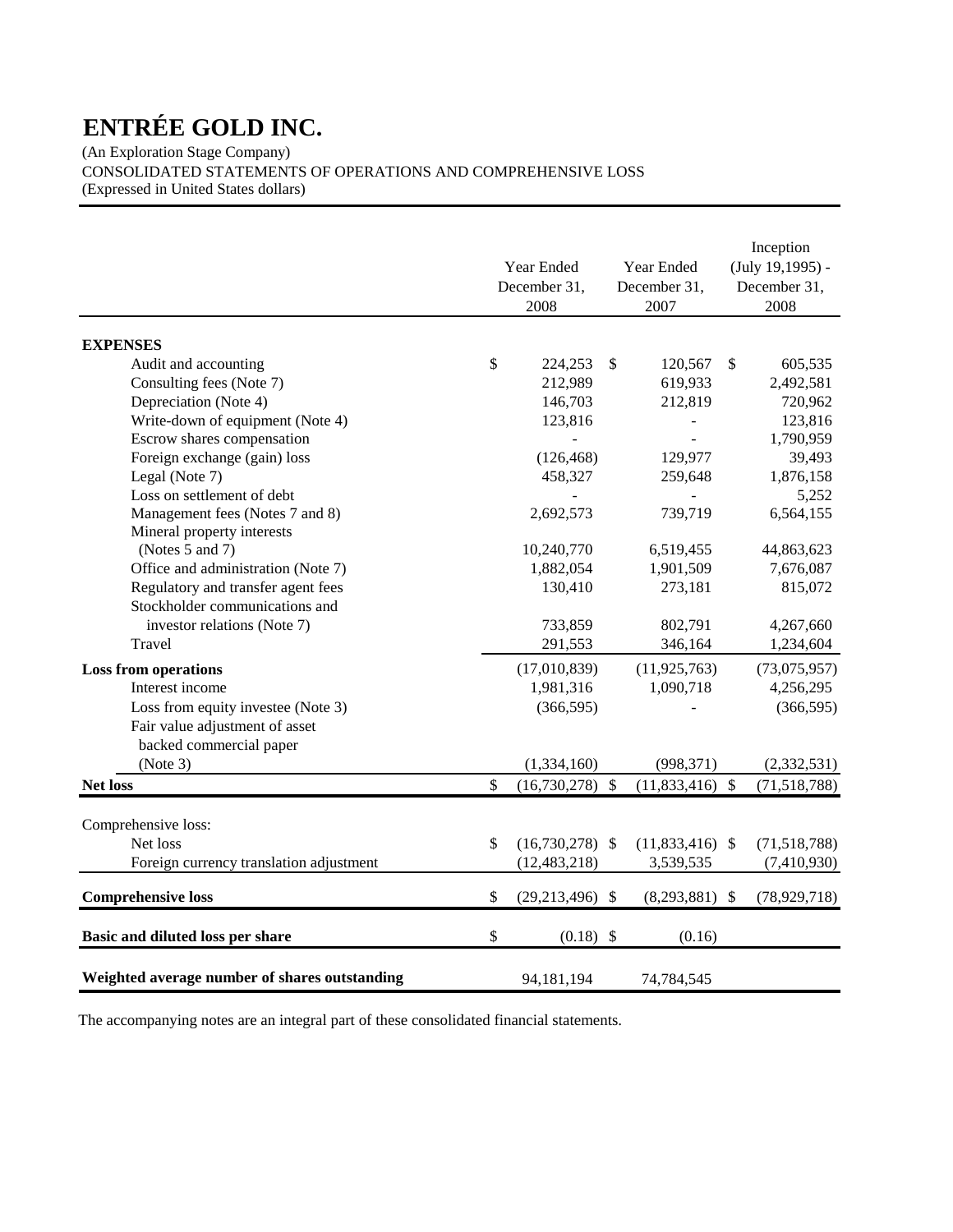(An Exploration Stage Company)

#### CONSOLIDATED STATEMENT OF STOCKHOLDERS' EQUITY

(Expressed in United States dollars)

|                                                              | Number of<br><b>Shares</b> | Common<br><b>Stock</b>                 | Additional<br>Paid-in Capital | Accumulated<br>Other<br>Comprehensive<br>Income | Accumulated<br>Deficit<br>During the<br>Exploration<br>Stage | Total<br>Stockholders'<br>Equity |
|--------------------------------------------------------------|----------------------------|----------------------------------------|-------------------------------|-------------------------------------------------|--------------------------------------------------------------|----------------------------------|
| Balance, July 19, 1995 (date of inception)<br>Shares issued: |                            | \$                                     | \$                            | \$                                              | \$                                                           | \$                               |
| Private placements                                           | 4,200,000                  | 60,852                                 |                               |                                                 |                                                              | 60,852                           |
| Acquisition of mineral property interests                    | 3,200,000                  | 147,520                                |                               |                                                 |                                                              | 147,520                          |
| Foreign currency translation adjustment                      | $\overline{\phantom{a}}$   |                                        |                               | (756)                                           |                                                              | (756)                            |
| Net loss                                                     | $\overline{\phantom{a}}$   | $\overline{\phantom{a}}$               |                               | $\overline{\phantom{a}}$                        | (175, 714)                                                   | (175, 714)                       |
| Balance, April 30, 1996<br>Shares issued:                    | 7,400,000                  | 208,372                                | $\overline{a}$                | (756)                                           | (175, 714)                                                   | 31,902                           |
| Private placements                                           | 3,880,000                  | 274,718                                |                               |                                                 |                                                              | 274,718                          |
| Foreign currency translation adjustment                      |                            |                                        |                               | (8, 568)                                        |                                                              | (8, 568)                         |
| Net loss                                                     | $\overline{\phantom{a}}$   | $\overline{\phantom{a}}$               |                               | $\overline{\phantom{a}}$                        | (56,250)                                                     | (56,250)                         |
| Balance, April 30, 1997                                      | 11,280,000                 | 483,090                                |                               | (9, 324)                                        | (231,964)                                                    | 241,802                          |
| Foreign currency translation adjustment                      |                            |                                        |                               | (5,216)                                         |                                                              | (5,216)                          |
| Net loss                                                     | $\sim$                     | $\overline{\phantom{a}}$               |                               | $\overline{\phantom{a}}$                        | (33, 381)                                                    | (33, 381)                        |
| Balance, April 30, 1998                                      | 11,280,000                 | 483,090                                |                               | (14, 540)                                       | (265, 345)                                                   | 203,205                          |
| Foreign currency translation adjustment                      | L,                         |                                        |                               | (3,425)                                         | $\overline{\phantom{a}}$                                     | (3,425)                          |
| Net loss                                                     |                            |                                        |                               |                                                 | (40, 341)                                                    | (40, 341)                        |
| Balance, April 30, 1999                                      | 11,280,000                 | 483,090                                |                               | (17, 965)                                       | (305, 686)                                                   | 159,439                          |
| Escrow shares compensation                                   | $\overline{a}$             |                                        | 41,593                        |                                                 |                                                              | 41,593                           |
| Exercise of stock options                                    | 1,128,000                  | 113,922                                |                               |                                                 |                                                              | 113,922                          |
| Foreign currency translation adjustment                      |                            |                                        |                               | (896)                                           |                                                              | (896)                            |
| Net loss                                                     |                            |                                        |                               | $\sim$                                          | (154, 218)                                                   | (154, 218)                       |
| Balance, April 30, 2000                                      | 12,408,000                 | 597,012                                | 41,593                        | (18, 861)                                       | (459,904)                                                    | 159,840                          |
| Foreign currency translation adjustment<br>Net loss          | $\overline{\phantom{a}}$   |                                        |                               | (5,627)<br>$\overline{\phantom{a}}$             | (18, 399)                                                    | (5,627)<br>(18, 399)             |
| Balance, April 30, 2001                                      | 12,408,000                 | $\mathbb{S}$<br>597,012<br>-continued- | $\mathbb{S}$<br>41,593        | $\mathbb{S}$<br>(24, 488)                       | $\mathbb{S}$<br>(478, 303)                                   | \$<br>135,814                    |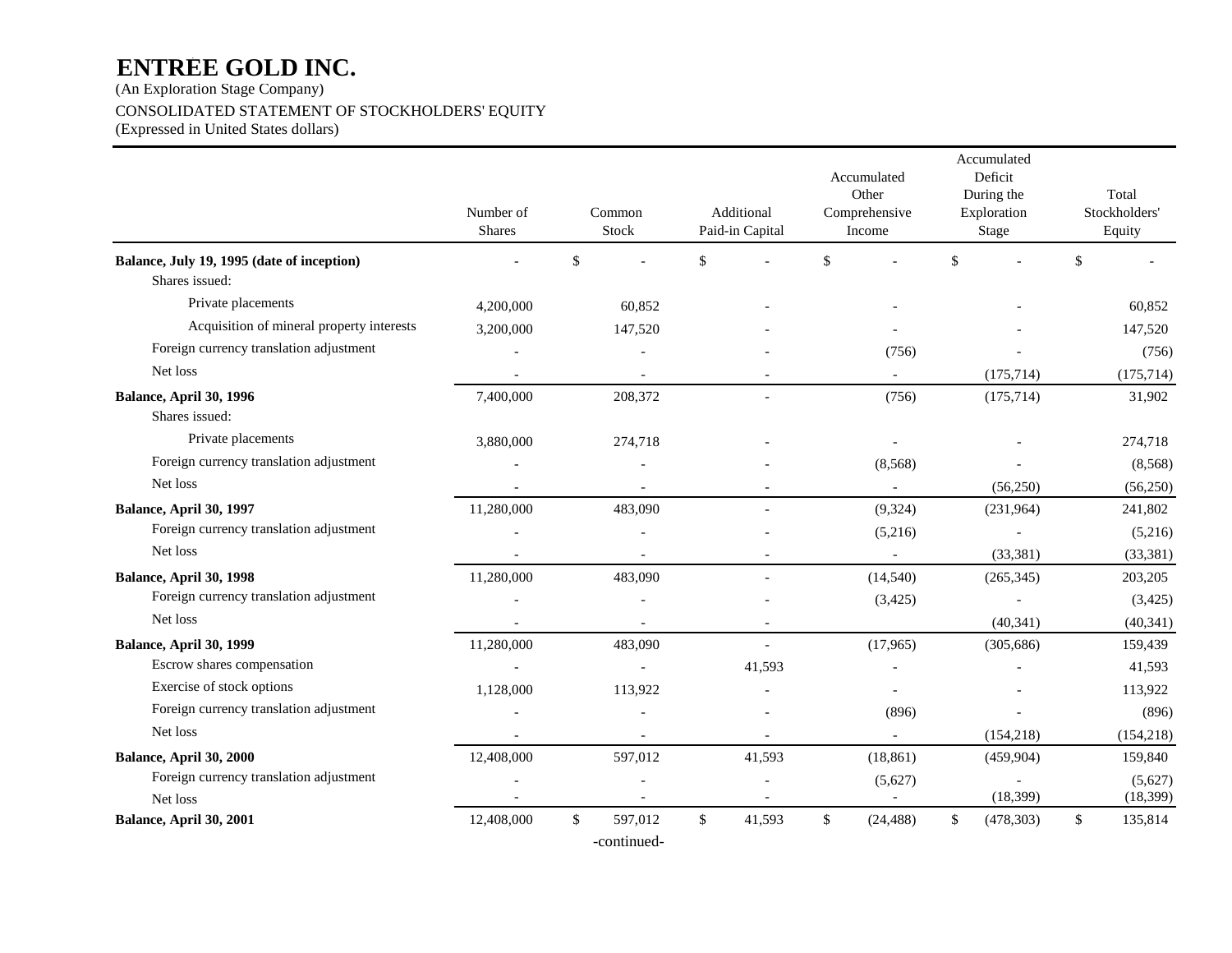(An Exploration Stage Company) CONSOLIDATED STATEMENT OF STOCKHOLDERS' EQUITY (Expressed in United States dollars)

|                                             | Number of<br><b>Shares</b> | Common<br>Stock  | Additional<br>Paid-in Capital |              | Accumulated<br>Other<br>Comprehensive<br>Income |              | Accumulated<br>Deficit<br>During the<br>Exploration<br>Stage | Total<br>Stockholders'<br>Equity |
|---------------------------------------------|----------------------------|------------------|-------------------------------|--------------|-------------------------------------------------|--------------|--------------------------------------------------------------|----------------------------------|
| - continued -                               |                            |                  |                               |              |                                                 |              |                                                              |                                  |
| Balance, April 30, 2001                     | 12,408,000                 | \$<br>597,012    | \$<br>41,593                  | \$           | (24, 488)                                       | $\mathbb{S}$ | (478, 303)                                                   | \$<br>135,814                    |
| Foreign currency translation adjustment     |                            |                  |                               |              | (2, 561)                                        |              |                                                              | (2,561)                          |
| Net loss                                    |                            |                  |                               |              |                                                 |              | (22, 490)                                                    | (22, 490)                        |
| Balance, April 30, 2002                     | 12,408,000                 | 597,012          | 41,593                        |              | (27,049)                                        |              | (500, 793)                                                   | 110,763                          |
| Shares issued:                              |                            |                  |                               |              |                                                 |              |                                                              |                                  |
| Private placements                          | 7,500,000                  | 1,351,055        |                               |              |                                                 |              |                                                              | 1,351,055                        |
| Exercise of warrants                        | 12,500                     | 3,288            |                               |              |                                                 |              |                                                              | 3,288                            |
| Agent's finder fee                          | 310,000                    | 39,178           |                               |              |                                                 |              |                                                              | 39,178                           |
| Finder's fee for mineral property interests | 100,000                    | 35,827           |                               |              |                                                 |              |                                                              | 35,827                           |
| Debt settlement                             | 135,416                    | 45,839           | 5,252                         |              |                                                 |              |                                                              | 51,091                           |
| Agent's warrants                            |                            |                  | 16,877                        |              |                                                 |              |                                                              | 16,877                           |
| Escrow shares compensation                  |                            |                  | 40,205                        |              |                                                 |              |                                                              | 40,205                           |
| Stock-based compensation                    |                            |                  | 16,660                        |              |                                                 |              |                                                              | 16,660                           |
| Share issue costs                           |                            | (211, 207)       | $\overline{\phantom{a}}$      |              |                                                 |              |                                                              | (211, 207)                       |
| Foreign currency translation adjustment     |                            |                  |                               |              | 73,080                                          |              |                                                              | 73,080                           |
| Net loss                                    |                            |                  |                               |              | $\overline{\phantom{a}}$                        |              | (1,073,320)                                                  | (1,073,320)                      |
| Balance, April 30, 2003                     | 20,465,916                 | 1,860,992        | 120,587                       |              | 46,031                                          |              | (1,574,113)                                                  | 453,497                          |
| Shares issued:                              |                            |                  |                               |              |                                                 |              |                                                              |                                  |
| Private placements and offerings            | 16,352,942                 | 10,891,160       |                               |              |                                                 |              |                                                              | 10,891,160                       |
| Exercise of warrants                        | 3,730,372                  | 1,316,664        | (6, 443)                      |              |                                                 |              |                                                              | 1,310,221                        |
| Exercise of stock options                   | 35,000                     | 18,730           | (4,026)                       |              |                                                 |              |                                                              | 14,704                           |
| Agent's corporate finance fee               | 100,000                    | 64,192           | 8,384                         |              |                                                 |              |                                                              | 72,576                           |
| Mineral property interests                  | 5,000,000                  | 3,806,000        |                               |              |                                                 |              |                                                              | 3,806,000                        |
| Agent's warrants                            |                            |                  | 370,741                       |              |                                                 |              |                                                              | 370,741                          |
| Escrow shares compensation                  |                            |                  | 1,949,878                     |              |                                                 |              |                                                              | 1,949,878                        |
| Stock-based compensation                    |                            |                  | 414,847                       |              |                                                 |              |                                                              | 414,847                          |
| Share issue costs                           |                            | (1,302,715)      |                               |              |                                                 |              |                                                              | (1,302,715)                      |
| Foreign currency translation adjustment     |                            |                  |                               |              | 1,950                                           |              |                                                              | 1,950                            |
| Net loss                                    |                            |                  |                               |              |                                                 |              | (12,505,759)                                                 | (12, 505, 759)                   |
| Balance, December 31, 2003                  | 45,684,230                 | \$<br>16,655,023 | \$<br>2,853,968               | $\mathbb{S}$ | 47,981                                          |              | \$(14,079,872)                                               | \$<br>5,477,100                  |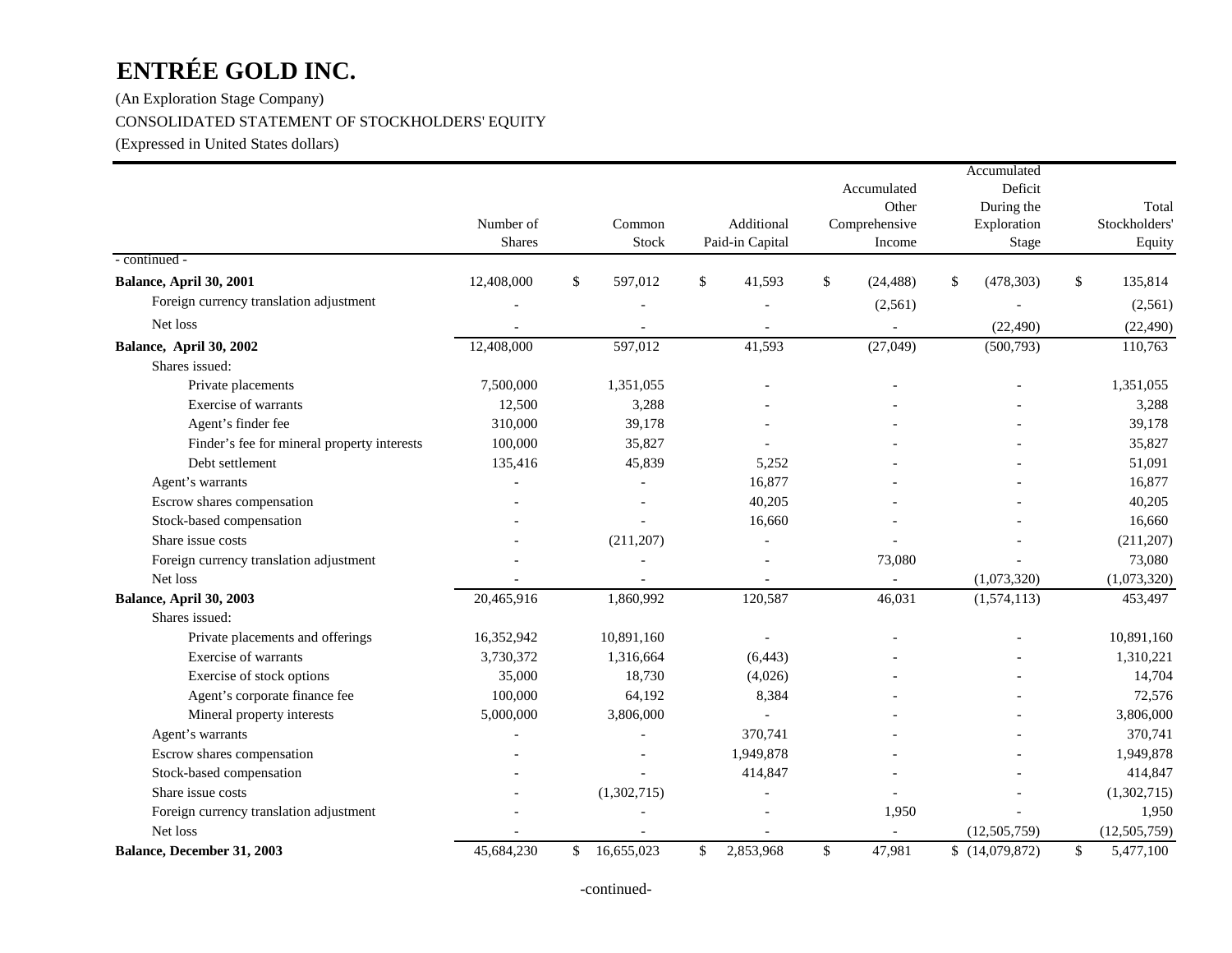(An Exploration Stage Company) CONSOLIDATED STATEMENT OF STOCKHOLDERS' EQUITY (Expressed in United States dollars)

|                                         | Number of<br><b>Shares</b> | Common<br>Stock  | Additional<br>Paid-in Capital | Accumulated<br>Other<br>Comprehensive<br>Income | Accumulated<br>Deficit<br>During the<br>Exploration<br>Stage | Total<br>Stockholders'<br>Equity |
|-----------------------------------------|----------------------------|------------------|-------------------------------|-------------------------------------------------|--------------------------------------------------------------|----------------------------------|
| - continued -                           |                            |                  |                               |                                                 |                                                              |                                  |
| Balance, December 31, 2003              | 45,684,230                 | 16,655,023<br>\$ | \$<br>2,853,968               | \$<br>47,981                                    | \$(14,079,872)                                               | \$<br>5,477,100                  |
| Shares issued:                          |                            |                  |                               |                                                 |                                                              |                                  |
| Private placement                       | 4,600,000                  | 3,846,521        |                               |                                                 |                                                              | 3,846,521                        |
| Exercise of warrants                    | 533,836                    | 186,208          | (13, 197)                     |                                                 |                                                              | 173,011                          |
| Exercise of stock options               | 50,000                     | 26,180           | (8,238)                       |                                                 |                                                              | 17,942                           |
| Warrants issued for cancellation        |                            |                  |                               |                                                 |                                                              |                                  |
| of price guarantee                      |                            |                  | 129,266                       |                                                 |                                                              | 129,266                          |
| Escrow shares compensation              |                            |                  | 405,739                       |                                                 |                                                              | 405,739                          |
| Share issue costs                       |                            | (21,026)         |                               |                                                 |                                                              | (21,026)                         |
| Stock-based compensation                |                            |                  | 1,530,712                     |                                                 |                                                              | 1,530,712                        |
| Foreign currency translation adjustment |                            |                  |                               | 132,501                                         |                                                              | 132,501                          |
| Net loss                                |                            |                  |                               |                                                 | (5,528,114)                                                  | (5,528,114)                      |
| Balance, December 31, 2004              | 50,868,066                 | 20,692,906       | 4,898,250                     | 180,482                                         | (19,607,986)                                                 | 6,163,652                        |
| Shares issued:                          |                            |                  |                               |                                                 |                                                              |                                  |
| Private placement                       | 7,542,410                  | 13,538,097       |                               |                                                 |                                                              | 13,538,097                       |
| Exercise of warrants                    | 10,456,450                 | 10,475,291       |                               |                                                 |                                                              | 10,475,291                       |
| Exercise of stock options               | 772,000                    | 1,238,581        | (532,908)                     |                                                 |                                                              | 705,673                          |
| Escrow shares compensation              |                            |                  | (435,583)                     |                                                 |                                                              | (435,583)                        |
| Share issue costs                       |                            | (521,798)        |                               |                                                 |                                                              | (521,798)                        |
| Stock-based compensation                |                            |                  | 5,074,100                     |                                                 |                                                              | 5,074,100                        |
| Foreign currency translation adjustment |                            |                  |                               | 1,099,954                                       |                                                              | 1,099,954                        |
| Net loss                                |                            |                  |                               |                                                 | (13,691,767)                                                 | (13,691,767)                     |
| Balance, December 31, 2005              | 69,638,926                 | 45,423,077<br>\$ | $\mathbb{S}$<br>9,003,859     | \$<br>1,280,436                                 | $$$ (33,299,753)                                             | 22,407,619<br>\$                 |

-continued-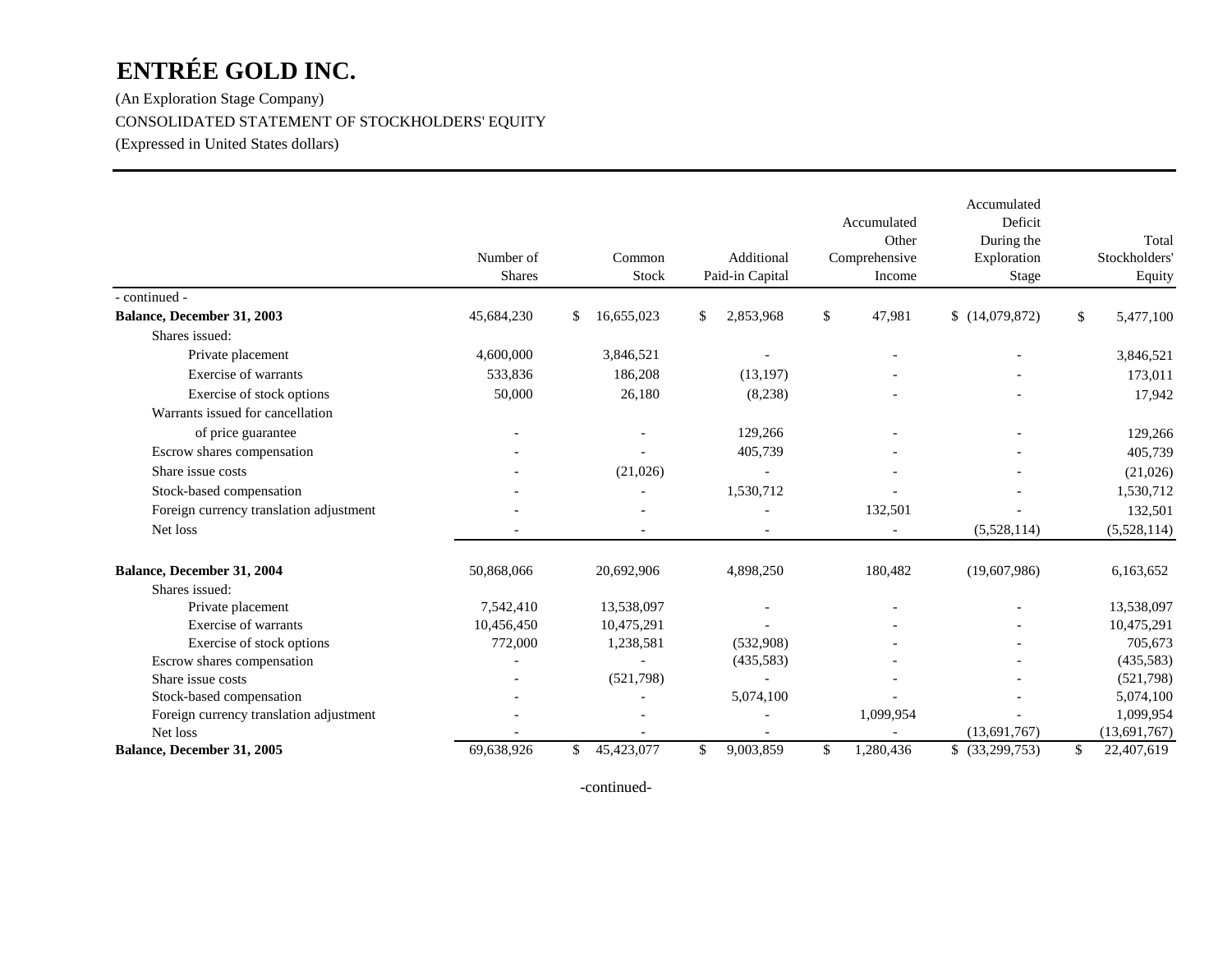(An Exploration Stage Company) CONSOLIDATED STATEMENT OF STOCKHOLDERS' EQUITY

(Expressed in United States Dollars)

|                                         | Number of     | Common           | Additional       | Accumulated<br>Other<br>Comprehensive |               | Accumulated<br>Deficit<br>During the<br>Exploration |    | Total<br>Stockholders' |
|-----------------------------------------|---------------|------------------|------------------|---------------------------------------|---------------|-----------------------------------------------------|----|------------------------|
|                                         | <b>Shares</b> | Stock            | Paid-in Capital  | Income                                |               | Stage                                               |    | Equity                 |
| - continued -                           |               |                  |                  |                                       |               |                                                     |    |                        |
| Balance, December 31, 2005              | 69,638,926    | \$<br>45,423,077 | \$<br>9,003,859  | \$<br>1,280,436                       | <sup>\$</sup> | (33,299,753)                                        | -S | 22,407,619             |
| Shares issued:                          |               |                  |                  |                                       |               |                                                     |    |                        |
| Membership paid in stock                | 4,167         | 8,870            |                  |                                       |               |                                                     |    | 8,870                  |
| Exercise of stock options               | 1,215,000     | 1,862,345        | (753, 628)       |                                       |               |                                                     |    | 1,108,717              |
| Stock-based compensation                |               |                  | 1,031,683        |                                       |               |                                                     |    | 1,031,683              |
| Foreign currency translation adjustment |               |                  |                  | 252,317                               |               |                                                     |    | 252,317                |
| Net loss                                |               |                  |                  |                                       |               | (9,655,341)                                         |    | (9,655,341)            |
| Balance, December 31, 2006              | 70,858,093    | 47,294,292       | 9,281,914        | 1,532,753                             |               | (42, 955, 094)                                      |    | 15,153,865             |
| Shares issued:                          |               |                  |                  |                                       |               |                                                     |    |                        |
| Private placement                       | 14,428,640    | 43,826,994       |                  |                                       |               |                                                     |    | 43,826,994             |
| Mineral property interests              | 15,000        | 33,976           |                  |                                       |               |                                                     |    | 33,976                 |
| Exercise of warrants                    | 7,542,408     | 20,392,043       |                  |                                       |               |                                                     |    | 20,392,043             |
| Exercise of stock options               | 728,700       | 926,364          | (322, 880)       |                                       |               |                                                     |    | 603,484                |
| Share issue costs                       |               | (1,981,360)      |                  |                                       |               |                                                     |    | (1,981,360)            |
| Stock-based compensation                |               |                  | 1,732,839        |                                       |               |                                                     |    | 1,732,839              |
| Foreign currency translation adjustment |               |                  |                  | 3,539,535                             |               |                                                     |    | 3,539,535              |
| Net loss                                |               |                  |                  |                                       |               | (11, 833, 416)                                      |    | (11, 833, 416)         |
| Balance, December 31, 2007              | 93,572,841    | \$110,492,309    | \$<br>10.691.873 | $\mathbb{S}$<br>5,072,288             |               | \$(54,788,510)                                      | \$ | 71,467,960             |
| Shares issued:                          |               |                  |                  |                                       |               |                                                     |    |                        |
| Exercise of stock options               | 958,057       | 1,447,926        | (591, 456)       |                                       |               |                                                     |    | 856,470                |
| Mineral property interests              | 30,000        | 60,941           |                  |                                       |               |                                                     |    | 60,941                 |
| Share issue costs                       |               | (7,186)          |                  |                                       |               |                                                     |    | (7, 186)               |
| Stock-based compensation                |               |                  | 3,672,358        |                                       |               |                                                     |    | 3,672,358              |
| Foreign currency translation adjustment |               |                  |                  | (12, 483, 218)                        |               |                                                     |    | (12, 483, 218)         |
| Net loss                                |               |                  |                  |                                       |               | (16,730,278)                                        |    | (16,730,278)           |
| Balance, December 31, 2008              | 94,560,898    | \$111,993,990    | \$13,772,775     | \$<br>(7,410,930)                     |               | \$(71,518,788)                                      | \$ | 46,837,047             |

The accompanying notes are an integral part of these consolidated financial statements.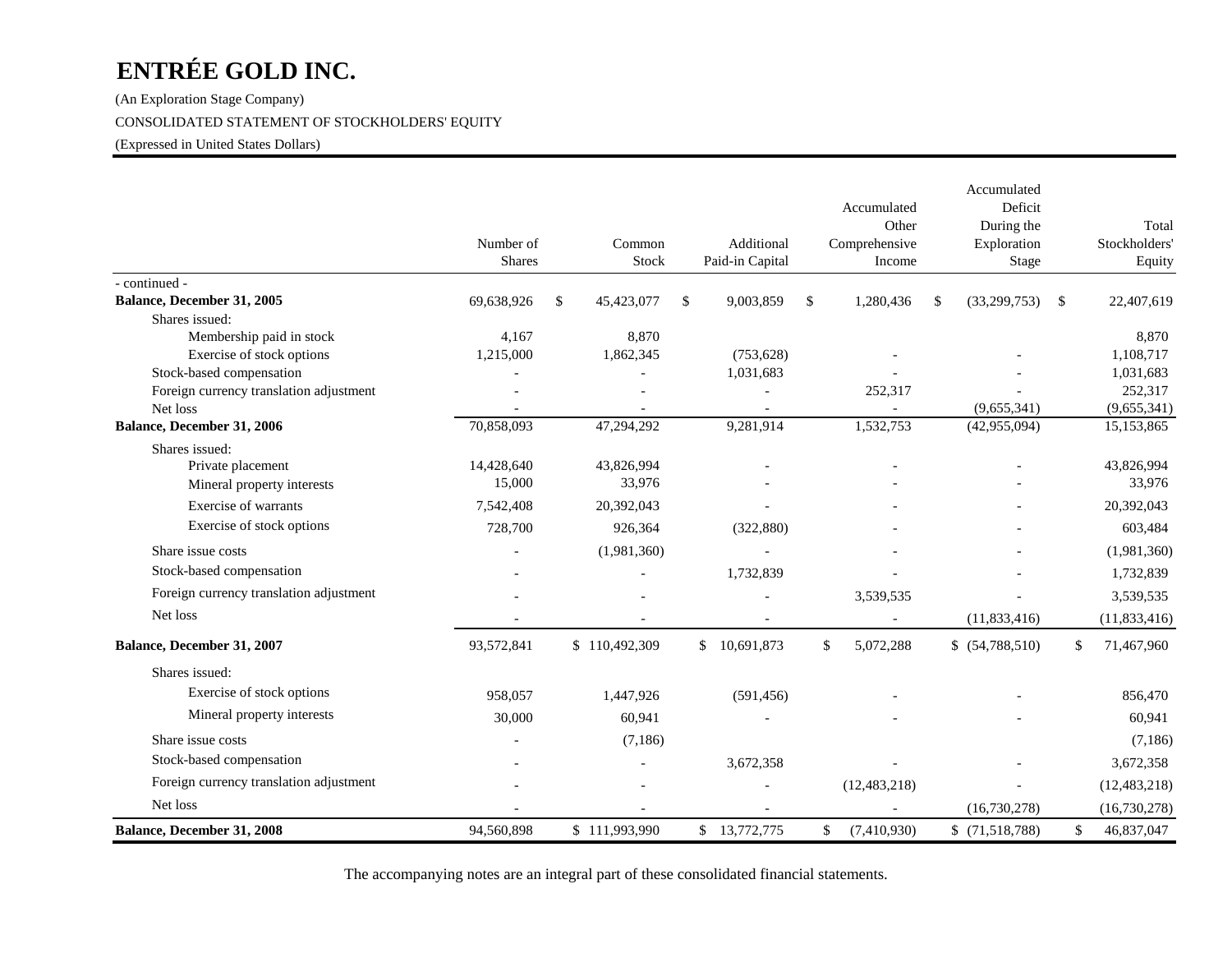(An Exploration Stage Company) CONSOLIDATED STATEMENTS OF CASH FLOWS (Expressed in United States dollars)

|                                                      | Year Ended<br>December 31,<br>2008 | Year Ended<br>December 31,<br>2007 | Inception<br>(July 19,<br>1995) to<br>December 31,<br>2008 |
|------------------------------------------------------|------------------------------------|------------------------------------|------------------------------------------------------------|
| <b>CASH FLOWS FROM OPERATING ACTIVITIES</b>          |                                    |                                    |                                                            |
| Net loss                                             | \$<br>$(16,730,278)$ \$            | (11,833,416)                       | \$(71,518,788)                                             |
| Items not affecting cash:                            |                                    |                                    |                                                            |
| Depreciation                                         | 146,703                            | 212,819                            | 720,962                                                    |
| Stock-based compensation (Note 7)                    | 3,672,358                          | 1,732,839                          | 13,473,199                                                 |
| Fair value adjustment of asset backed                |                                    |                                    |                                                            |
| commercial paper (Note 3)                            | 1,334,160                          | 998,371                            | 2,332,531                                                  |
| Write-down of equipment                              | 123,816                            |                                    | 123,816                                                    |
| Escrow shares compensation                           |                                    |                                    | 2,001,832                                                  |
| Loss on settlment of debt                            |                                    |                                    | 5,252                                                      |
| Finder's fee and membership paid in stock            |                                    |                                    | 44,697                                                     |
| Mineral property interest paid in stock and warrants | 60,941                             | 33,976                             | 4,030,183                                                  |
| Loss from equity investee (Note 3)                   | 366,595                            |                                    | 366,595                                                    |
| Changes in assets and liabilities:                   |                                    |                                    |                                                            |
| Receivables                                          | (110,207)                          | (299, 273)                         | (642, 951)                                                 |
| Receivables - Ivanhoe Mines Limited                  | (34, 603)                          |                                    | (34, 603)                                                  |
| Prepaid expenses                                     | 132,422                            | (263, 148)                         | (284, 848)                                                 |
| Accounts payable and accrued liabilities             | 525,028                            | 168,863                            | 1,074,034                                                  |
| Net cash used in operating activities                | (10,513,065)                       | (9,248,969)                        | (48,308,089)                                               |
| CASH FLOWS FROM FINANCING ACTIVITIES                 |                                    |                                    |                                                            |
| Proceeds from issuance of capital stock              | 856,470                            | 64,822,522                         | 109,711,684                                                |
| Share issue costs                                    | (7,186)                            | (1,981,360)                        | (3,545,920)                                                |
| Loan payable to Ivanhoe Mines Limited                | 376,230                            |                                    | 376,230                                                    |
| Net cash provided by financing activities            | 1,225,514                          | 62,841,162                         | 106,541,994                                                |
|                                                      |                                    |                                    |                                                            |
| <b>CASH FLOWS FROM INVESTING ACTIVITIES</b>          |                                    |                                    |                                                            |
| Joint Venture - Ivanhoe Mines Limited                | (366, 595)                         |                                    | (366, 595)                                                 |
| Purchase of asset backed commercial paper (Note 3)   |                                    | (4,031,122)                        | (4,031,122)                                                |
| Acquisition of equipment                             | (255,959)                          | (80, 457)                          | (1,542,778)                                                |
| Net cash used in investing activities                | (622, 554)                         | (4, 111, 579)                      | (5,940,495)                                                |
| Effect of foreign currency translation on cash and   |                                    |                                    |                                                            |
| cash equivalents                                     | (11, 983, 193)                     | 3,367,077                          | (7,080,595)                                                |
| Change in cash and cash equivalents                  |                                    |                                    |                                                            |
| during the period                                    | (21,893,298)                       | 52,847,691                         | 45,212,815                                                 |
| Cash and cash equivalents, beginning of period       | 67,106,113                         | 14,258,422                         |                                                            |
| Cash and cash equivalents, end of period             | \$<br>45,212,815                   | 67,106,113<br><sup>\$</sup>        | \$45,212,815                                               |
| Cash paid for interest during the period             | \$                                 |                                    |                                                            |
| Cash paid for income taxes during the period         | \$                                 |                                    |                                                            |

Supplemental disclosure with respect to cash flows (Note 12)

The accompanying notes are an integral part of these consolidated financial statements.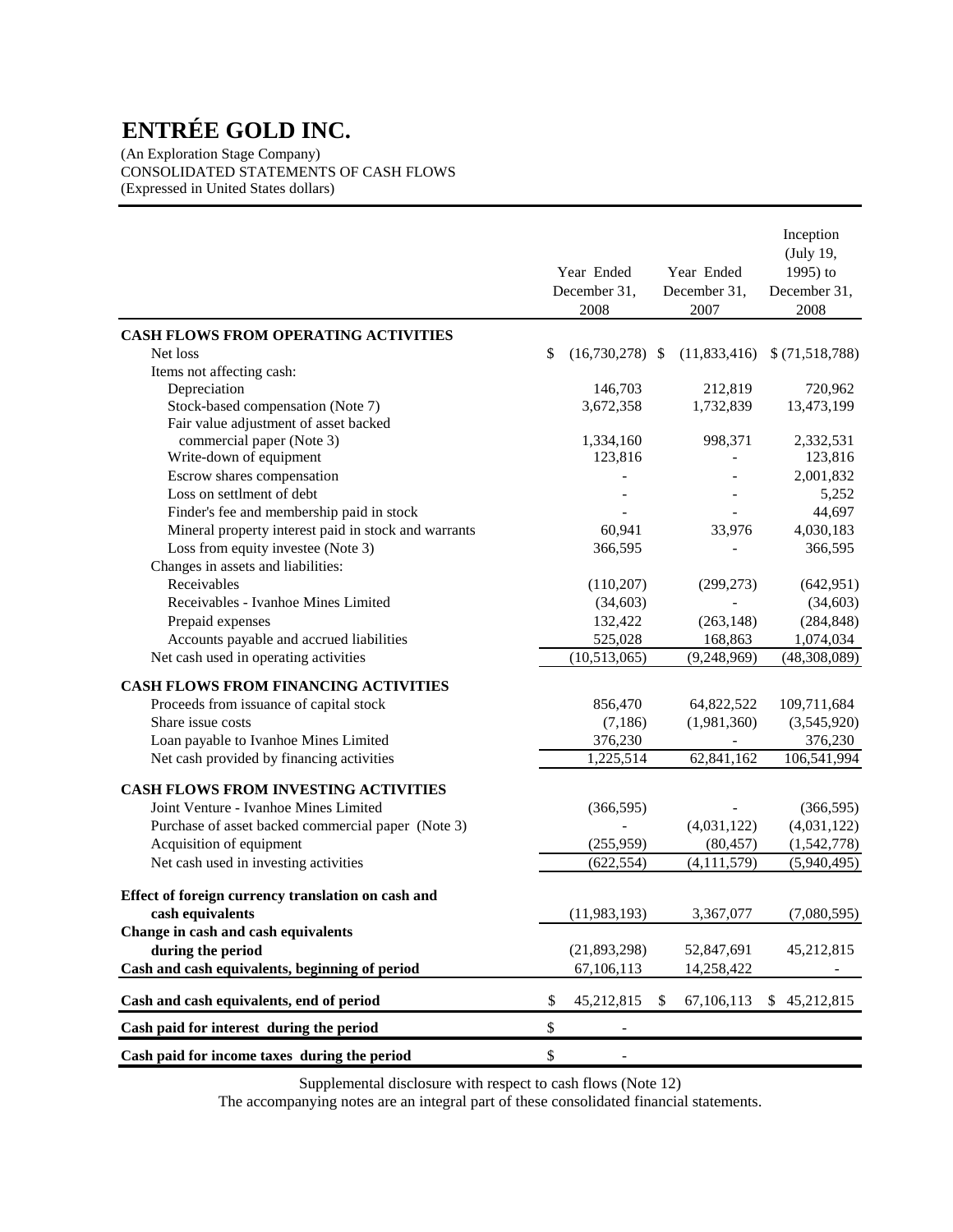#### **1. NATURE OF OPERATIONS**

The Company was incorporated under the laws of the Province of British Columbia and continued under the laws of the Yukon Territory. On May 27, 2005, the Company changed the governing jurisdiction from the Yukon Territory to British Columbia by continuing into British Columbia under the British Columbia *Business Corporation Act.* The Company's principal business activity is the exploration of mineral property interests. To date, the Company has not generated significant revenues from its operations and is considered to be in the exploration stage.

All amounts are expressed in United States dollars, except for certain per share amounts denoted in Canadian dollars ("C\$").

#### **2. SIGNIFICANT ACCOUNTING POLICIES**

#### **Principles of consolidation**

These consolidated financial statements have been prepared in conformity with generally accepted accounting principles in the United States of America and include the accounts of the Company and all of its subsidiaries. The principal subsidiaries of the Company are Entrée LLC, a Mongolian corporation, Entrée Gold (US) Inc., an Arizona corporation and Beijing Entrée Minerals Technology Company Limited, a wholly-owned foreign enterprise (WFOE) in China. All significant inter-company transactions and balances have been eliminated upon consolidation.

#### **Use of estimates**

The preparation of consolidated financial statements in accordance with United States generally accepted accounting principles requires management to make estimates and assumptions that affect the reported amounts of assets and liabilities and the disclosure of contingent assets and liabilities at the date of the financial statements and the reported amount of revenues and expenses during the reporting period. The Company regularly evaluates estimates and assumptions related to deferred income tax asset valuations, asset impairment, stock-based compensation and loss contingencies. The Company bases its estimates and assumptions on current facts, historical experience and various other factors that it believes to be reasonable under the circumstances, the results of which form the basis for making judgements about the other sources. The actual results experienced by the Company may differ materially and adversely from the Company's estimates. To the extent there are material differences between estimates and the actual results, future results of operations will be affected.

#### **Cash and cash equivalents**

Cash and cash equivalents include cash in banks, money market funds, and certificates of term deposits with maturities of less than three months from inception, which are readily convertible to known amounts of cash and which, in the opinion of management, are subject to an insignificant risk of loss in value. The Company had \$45,212,815 in cash and cash equivalents at December 31, 2008.

#### **Investments**

Long-term investments in companies in which the Company has voting interest of 20% to 50% or where the Company has the ability to exercise significant influence, are accounted for using the equity method. Under this method, the Company's share of the investees' earnings and losses is included in operations and its investments therein are adjusted by a like amount. Dividends received are credited to the investment accounts.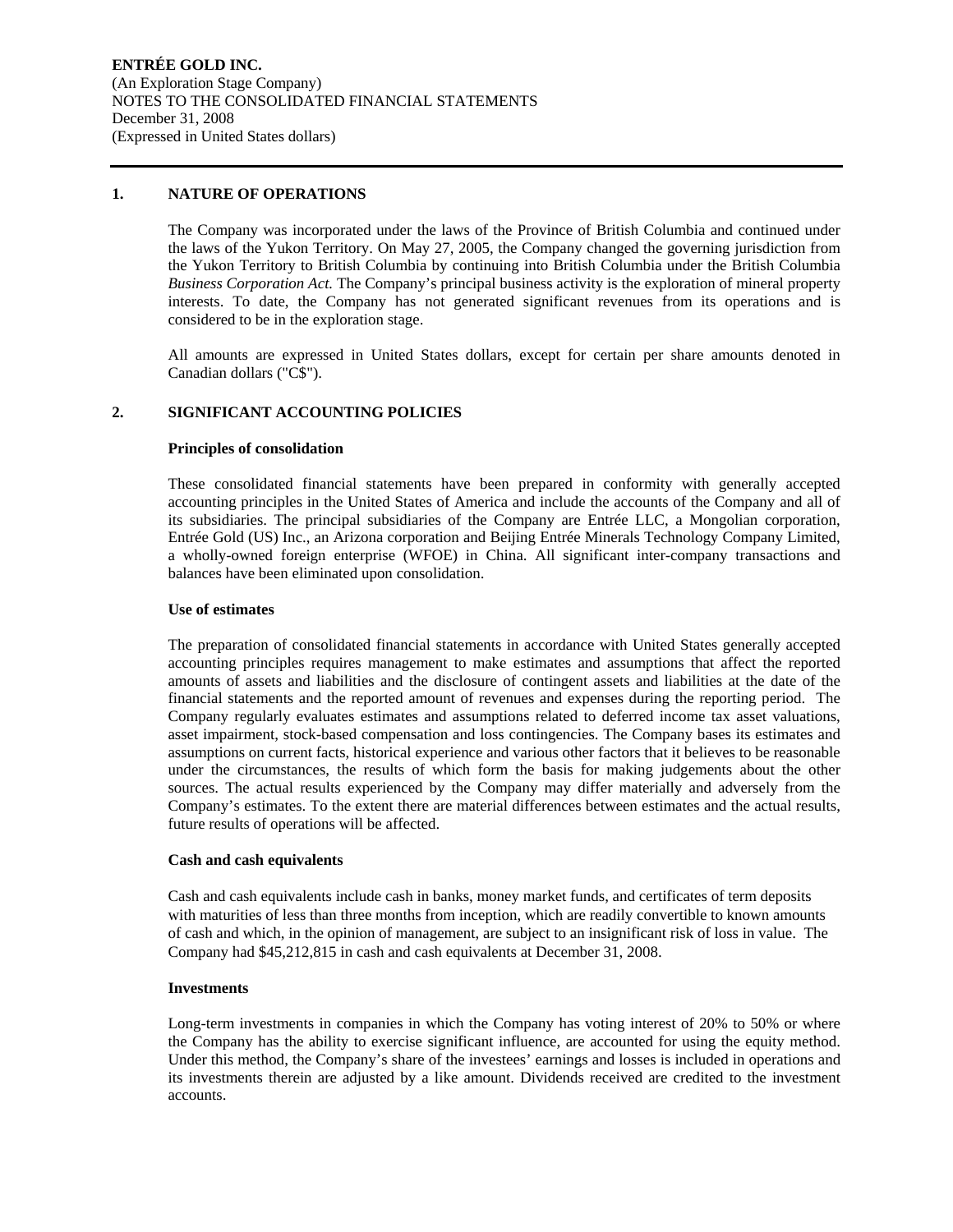#### **Investments** (cont'd…)

Other long-term investments are classified as "available-for-sale" investments and consist of the Company's investment in asset backed commercial paper (Note 3). Unrealized gains and losses on these investments are recorded in accumulated other comprehensive income as a separate component of stockholders' equity, unless the declines in market value are judged to be other than temporary, in which case the losses are recognized in income in the period. Gains and losses from the sale of these investments are included in income in the period.

#### **Equipment**

Equipment, consisting of office, computer, field equipment and buildings, is recorded at cost less accumulated depreciation. Depreciation is recorded on a declining balance basis at rates ranging from 20% to 30% per annum.

#### **Mineral property interests**

Costs of exploration, carrying and retaining unproven properties are expensed as incurred. The Company also considers the provisions of EITF 04-02 "Whether Mineral Rights are Tangible or Intangible Assets" which concluded that mineral rights are tangible assets. Accordingly, the Company capitalizes certain costs related to the acquisition of mineral rights.

#### **Asset retirement obligation**

The Company records the fair value of the liability for closure and removal costs associated with the legal obligations upon retirement or removal of any tangible long-lived assets in accordance with Statements of Financial Accounting Standards No. 143, "Accounting for Asset Retirement Obligations". The initial recognition of any liability will be capitalized as part of the asset cost and depreciated over its estimated useful life. To date, the Company has not incurred any asset retirement obligations.

#### **Impairment of long-lived assets**

Long-lived assets are continually reviewed for impairment whenever events or changes in circumstances indicate that the carrying amount of an asset may not be recoverable. Recoverability of assets to be held and used is measured by a comparison of the carrying amount of an asset to future net cash flows expected to be generated by the asset. If such assets are considered to be impaired, the impairment to be recognized is measured by the amount by which the carrying amount of the assets exceeds the fair value of the assets.

#### **Stock-based compensation**

The Company applies the fair value method of accounting under SFAS No. 123R for all stock option awards. Under this method, the Company recognizes a compensation expense for all stock options awarded to employees, officers and consultants based on the fair value of the options on the date of grant, which is determined using the Black Scholes option pricing model. The options are expensed over the vesting period of the options.

#### **Financial instruments**

The Company adopted SFAS No. 157, Fair Value Measurements, on January 1, 2008. SFAS No. 157 applies to all financial instruments being measured and reported on a fair value basis. In February 2008, the FASB issued a staff position that delays the effective date of SFAS No. 157 for all nonfinancial assets and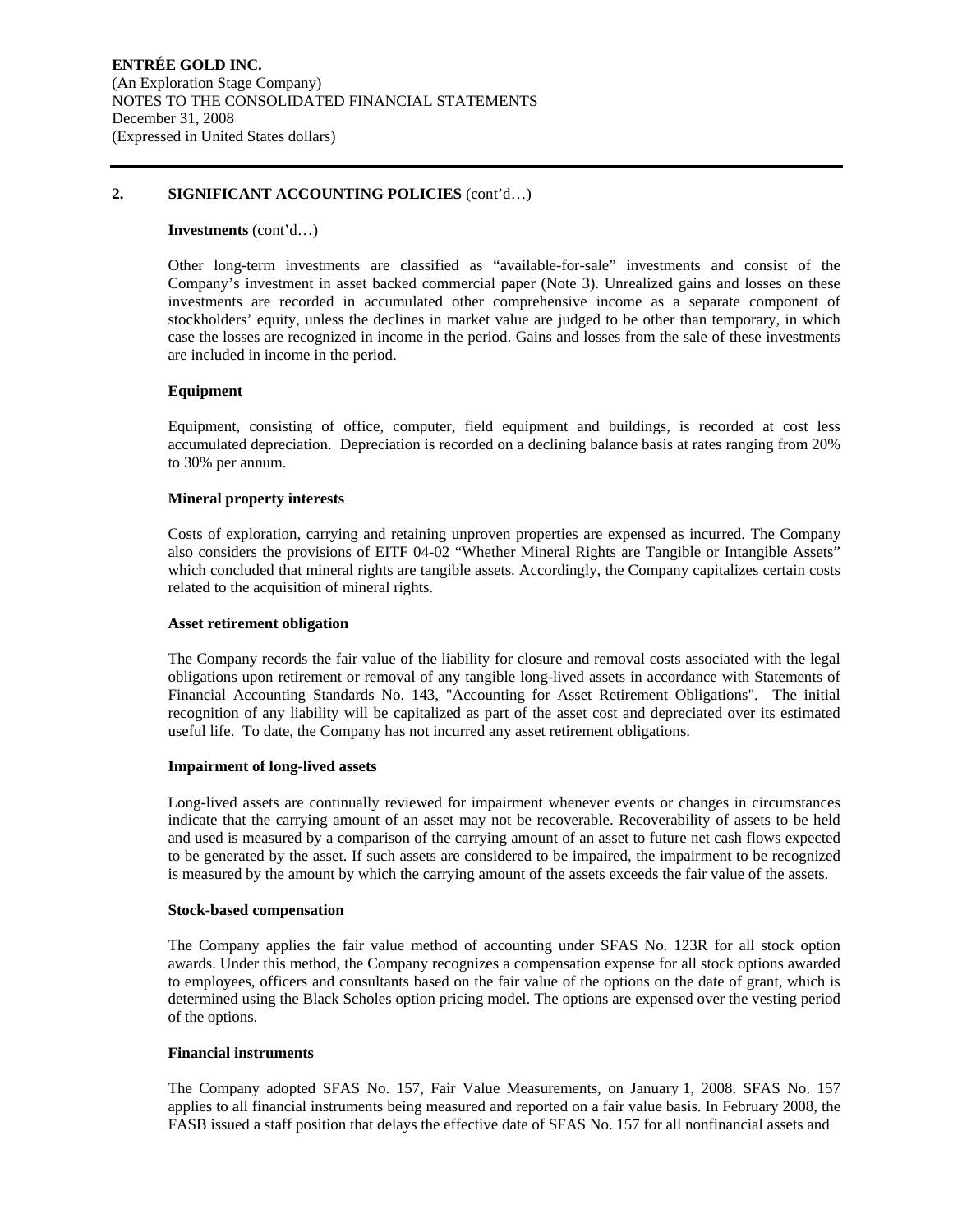#### **Financial instruments** (cont'd…)

liabilities except for those recognized or disclosed at least annually. Therefore, the Company has adopted the provision SFAS No. 157 with respect to its financial assets and liabilities only.

SFAS No. 157 defines fair value as the exchange price that would be received for an asset or paid to transfer a liability (an exit price) in the principal or most advantageous market for the asset or liability in an orderly transaction between market participants on the measurement date. SFAS No. 157 also establishes a fair value hierarchy, which requires an entity to maximize the use of observable inputs and minimize the use of unobservable inputs when measuring fair value. The standard describes three levels of inputs that may be used to measure fair value:

Level 1 — Quoted prices that are available in active markets for identical assets or liabilities.

Level 2 —Quoted prices in active markets for similar assets that are observable.

Level 3 — Unobservable inputs that are supported by little or no market activity and that are significant to the fair value of the assets or liabilities.

At December 31, 2008, the Company had one Level 3 financial instrument with a fair value of \$1,329,568. (Note 3)

|                                    | <b>Fair Value Measurements Using Significant</b> |  |  |  |  |  |  |
|------------------------------------|--------------------------------------------------|--|--|--|--|--|--|
|                                    | Unobservable Inputs (Level 3)                    |  |  |  |  |  |  |
| Beginning Balance, January 1, 2008 | 3,032,751                                        |  |  |  |  |  |  |
| Total unrealized losses            | (1,334,160)                                      |  |  |  |  |  |  |
| Total foreign exchange (loss)      | (369,023)                                        |  |  |  |  |  |  |
| Ending Balance, December 31, 2008  | 1,329,568                                        |  |  |  |  |  |  |

Effective January 1, 2008, the Company adopted SFAS No. 159, "The Fair Value Option for Financial Assets and Financial Liabilities" which permits entities to choose to measure many financial instruments and certain other items at fair value that are not currently required to be measured at fair value. The Company did not elect to adopt the fair value option under this statement.

#### **Income taxes**

The Company follows the asset and liability method of accounting for income taxes in accordance with Statements of Financial Accounting Standards No. 109, "Accounting for Income Taxes". Under this method, deferred income taxes are recognized for the deferred income tax consequences attributable to differences between the financial statement carrying values of existing assets and liabilities and their respective income tax bases (temporary differences). Deferred income tax assets and liabilities are measured using enacted income tax rates expected to apply to taxable income in the years in which temporary differences are expected to be recovered or settled. The effect on future income tax assets and liabilities of a change in tax rates is included in income in the period in which the change occurs. The amount of future income tax assets recognized is limited to the amount that is more likely than not to be realized.

On January 1, 2007, the Company adopted FASB Interpretation No.48, "Accounting for Uncertainty in Income Taxes – an interpretation of FASB Statement 109" ("FIN 48") (Note 10). This interpretation clarifies the recognition threshold and measurement of a tax position taken or expected to be taken on a tax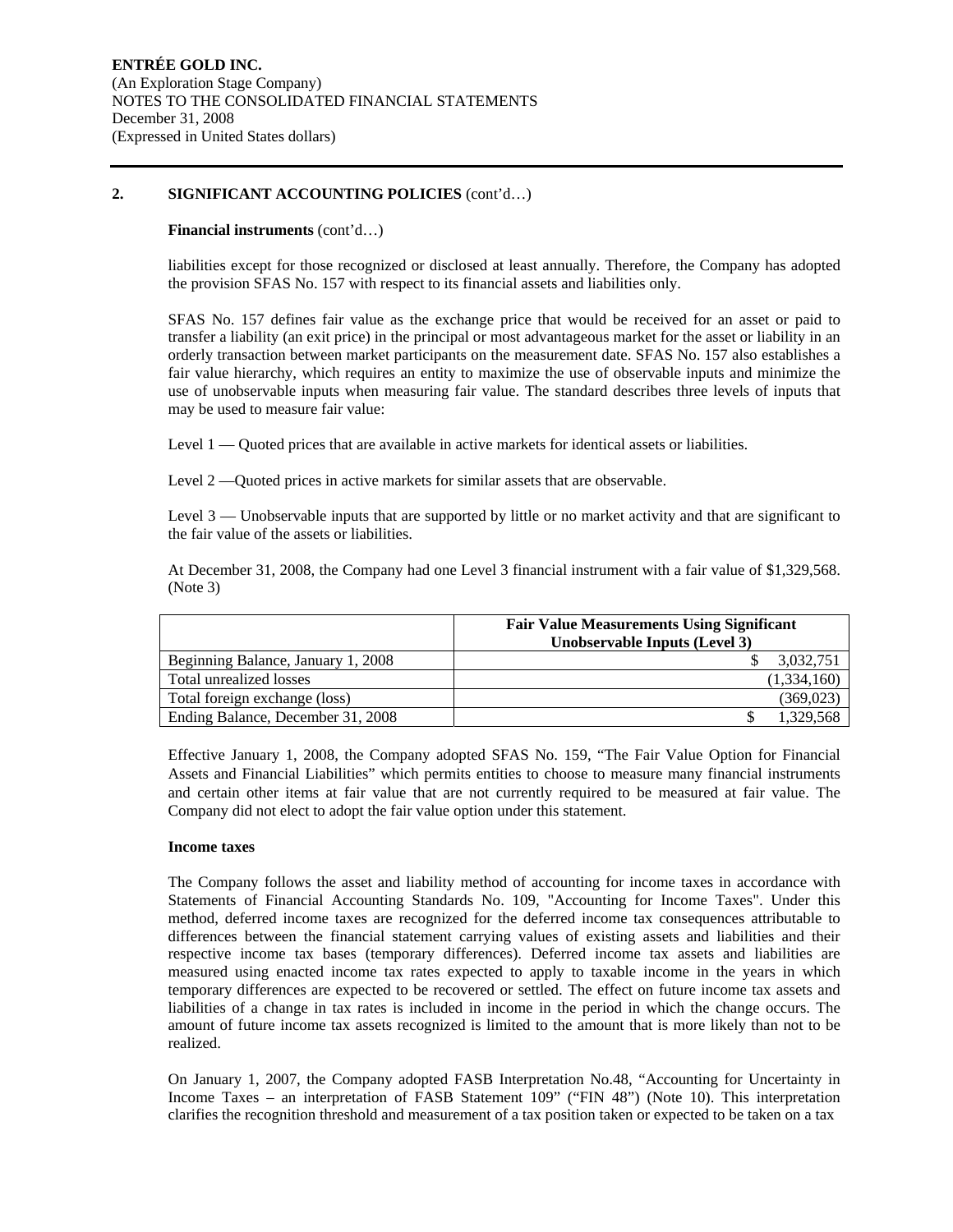#### **Income taxes** (cont'd…)

return, and requires expanded disclosure with respect to the uncertainty in income taxes. FIN 48 also provides guidance on derecognition, classification, interest and penalties and disclosures.

#### **Foreign currency translation**

The functional currency of the Company and its wholly-owned subsidiaries is the Canadian dollar. Accordingly, monetary assets and liabilities denominated in a foreign currency are translated at the exchange rate in effect at the balance sheet date while non-monetary assets and liabilities denominated in a foreign currency are translated at historical rates. Revenue and expense items denominated in a foreign currency are translated at exchange rates prevailing when such items are recognized in the statement of operations. Exchange gains or losses arising on translation of foreign currency items are included in the statement of operations.

The Company follows the current rate method of translation with respect to its presentation of these consolidated financial statements in the reporting currency, being the United States dollar. Accordingly, assets and liabilities are translated into U.S. dollars at the period-end exchange rates while revenue and expenses are translated at the prevailing exchange rates during the period. Related exchange gains and losses are included in a separate component of stockholders' equity as accumulated other comprehensive income.

#### **Net loss per share**

Basic net loss per share is computed by dividing the net loss for the period attributable to common stockholders by the weighted average number of shares of common stock outstanding during the period. Diluted net loss per share takes into consideration shares of common stock outstanding (computed under basic loss per share) and potentially dilutive shares of common stock. Diluted net loss per share is not presented separately from basic net loss per share as the conversion of outstanding stock options and warrants into common shares would be anti-dilutive. At December 31, 2008, the total number of potentially dilutive shares of common stock excluded from basic net loss per share was 10,651,800 (December 31, 2007 - 9,249,800).

#### **Recent accounting pronouncements**

In December 2007, the Financial Accounting Standards Board ("FASB") issued SFAS No. 160, "Noncontrolling Interest in Consolidated Financial Statement" ("SFAS 160"), which clarifies that a noncontrolling interest in a subsidiary is an ownership interest in the consolidated entity that should be reported as equity in the consolidated financial statements. It requires consolidated net income to be reported at amounts that include the amounts attributable to both the parent and the non-controlling interest. It also requires disclosures, on the face of the consolidated statement of income, of the amounts of consolidated net income attributable to the parent and to the non-controlling interest. This consolidated financial statement will continue to be based on amounts attributable to the parent. SFAS 160 is effective for fiscal years beginning after December 31, 2008. The Company is currently evaluating the impact of SFAS 160 on its consolidated financial statements.

In December 2007, the FASB issued SFAS No. 141 "Business Combinations" ("SFAS 141") (revised 2007) to improve the relevance, representational faithfulness, and comparability of the information that a reporting entity provides in its financial reports about a business combination and its effects. SFAS 141 establishes principles and requirements for the acquirer to (1) recognize and measure in its financial statements the identifiable assets acquired, the liabilities assumed, and any non-controlling interest; (2) recognizes and measures the goodwill acquired in the business combination or a gain from a bargain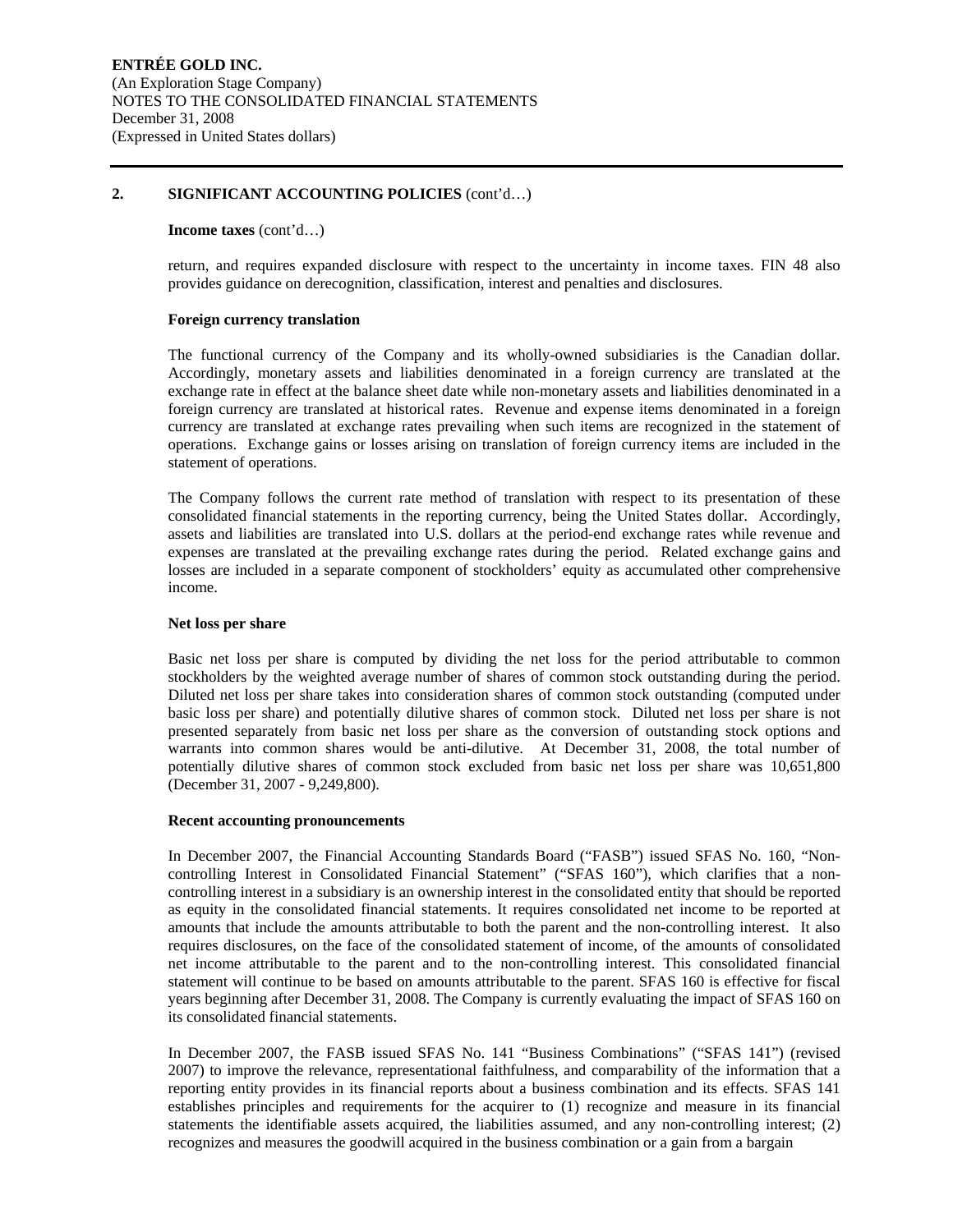#### **Recent accounting pronouncements** (cont'd…)

purchase; (3) determines what information to disclose to enable users of financial statements to evaluate the nature and financial effects of the business combination. The effective date of SFAS 141 is December 15, 2008. The Company is currently evaluating the impact of SFAS 141 on its consolidated financial statements.

In May 2008, the FASB issued SFAS No. 162, "The Hierarchy of Generally Accepted Accounting Principles" which sets out the framework for selecting accounting principles to be used in preparing financial statements that are presented in conformity with US GAAP. Up to now, the US GAAP hierarchy has been defined in the US auditing literature. Because of the interrelationship with the auditing literature, SFAS 162 will be effective 60 days following the SEC's approval of the PCAOB's amendment to their auditing standards. The adoption of SFAS 162 is not expected to have an effect on the Company's consolidated financial statements.

#### **Restatement**

The Company has corrected an error in the statement of cash flow for the year ended December 31, 2007. Specifically, the purchase of asset backed commercial paper has been categorized as an investing activity from a financing activity. There was no impact on the Company's balance sheet, net loss or loss per share.

#### **3. INVESTMENTS**

#### *Asset Backed Commercial Paper*

At December 31, 2008, the Company had approximately C\$4.0 million invested in asset backed commercial paper ("ABCP") which was originally rated R1-high by Dominion Bond Rating Service. In mid-August 2007, a number of non-bank sponsors of ABCP, including those with which the Company had invested, announced that they could not place ABCP due to unfavourable conditions in the Canadian capital markets. As a result, there is presently no active market for the ABCP held by the Company.

As at December 31, 2008, the non-bank ABCP market remained the subject of a restructuring process with the expressed intention of replacing the ABCP with a number of long-term floating rate notes ("New Notes"). The restructuring plan, which was completed on January 21, 2009, pooled all of the underlying assets from all the ABCP trusts with the exception of those assets designated as ineligible for pooling ("Ineligible Assets") and those series of assets backed exclusively by traditional financial assets ("Traditional Series"). None of the Company's ABCP consisted of Ineligible Assets or Traditional Series.

ABCP relating to the pooled assets was replaced with four classes of asset backed notes named A1, A2, B and C in declining order of seniority. ABCP relating to Ineligible Assets and Traditional Series was replaced with new tracking notes whose characteristics are designed to track the performance of the particular assets of the series to which they correspond.

The Company has estimated the fair value of ABCP at December 31, 2008 using the methodology and assumptions outlined below. The fair value estimate of the New Notes to be received under the restructuring has been calculated based on information provided by the Pan Canadian Investor Committee as well as Ernst & Young, the Monitor of the restructuring.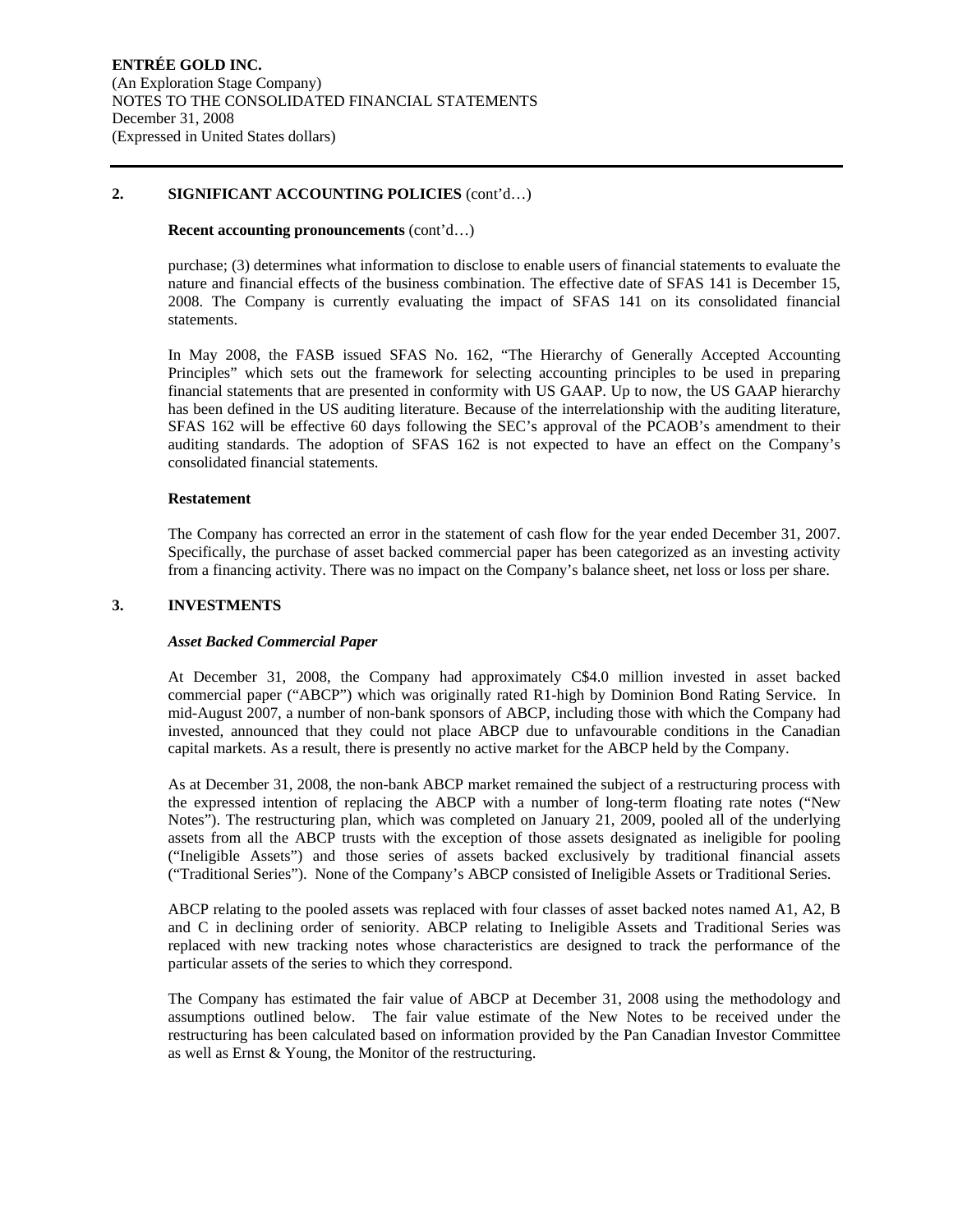#### **3. INVESTMENTS** (cont'd…)

#### *Asset Backed Commercial Paper* (cont'd…)

The table below summarizes the Company's valuation.

| Restructuring categories         | C\$ thousands<br>Face value | <b>Fair value</b><br>estimate* | Expected<br>maturity date |
|----------------------------------|-----------------------------|--------------------------------|---------------------------|
| <b>MAV 2 Notes</b>               |                             |                                |                           |
| A1 (rated A)                     | 1,966,529                   | 984,490                        | 12/31/2016                |
| $A2$ (rated A)                   | 1,630,461                   | 614,952                        | 12/31/2016                |
| B                                | 295,974                     | 24,034                         | 12/31/2016                |
| C                                | 120,401                     | 4.713                          | 12/31/2016                |
| <b>Total original investment</b> | 4,013,365                   | 1,628,189                      |                           |

\* - the range of fair values estimated by the Company varied between \$1.2 million and \$1.9 million - the total United States dollars fair value of the investment at December 31, 2008 is \$1,329,568.

The A1and A2 notes comprise the major categories of the notes contemplated to be received totalling 90% of the face value of the original investments made and 98% of the fair value estimate of the Company's holdings. In the case of the A1 and A2 notes, it is estimated that they will pay interest at a rate 0.5% less than the bankers' acceptance ("BA") rate and it is estimated that prospective buyers of these notes will require premium yields between 8% and 12% over the BA rate.

The Company has applied its best estimate of prospective buyers' required yield and calculated the present value of the new notes using required yield as the discount factor. Using a range of potential discount factors allows the Company to estimate a range of recoverable values.

The Class B notes are not expected to pay any current interest until the Class A1 and A2 notes are paid in full, which is not anticipated until December 20, 2016. These notes, which will be subordinate to the Class

A1 and A2 notes, will not receive a credit rating and it is expected that Class B notes will initially trade at less than 10% of par value.

The Class C notes also will not pay any current interest and are subordinate to the Class B notes. In light of this subordination, the Class C notes are viewed as highly speculative with regard to ultimate payment of principal at maturity in 2016. Accordingly, it is expected that Class C notes will initially trade at less than 5% of par value.

Restructuring costs are excluded from this valuation as it has been stated that the costs will be deducted from the accrued interest that the Company will receive shortly after the completion of the restructuring.

Based on the fair value estimation, the Company has recorded an impairment charge of \$1,334,160 (2007- \$998,371). There can be no assurance that the fair value estimate will be realized or that it will be adequate. Subsequent adjustments, which could be material, may be required in future reporting periods.

#### *Equity Method Investment*

The Company has a 20% equity investment in a joint venture with Ivanhoe Mines Ltd. (Note 5). At December 31, 2008, the Company's investment in the joint venture is \$Nil. The Company's share of the loss of the joint venture is \$366,595 for the year ended December 31, 2008 (December 31, 2007, \$Nil).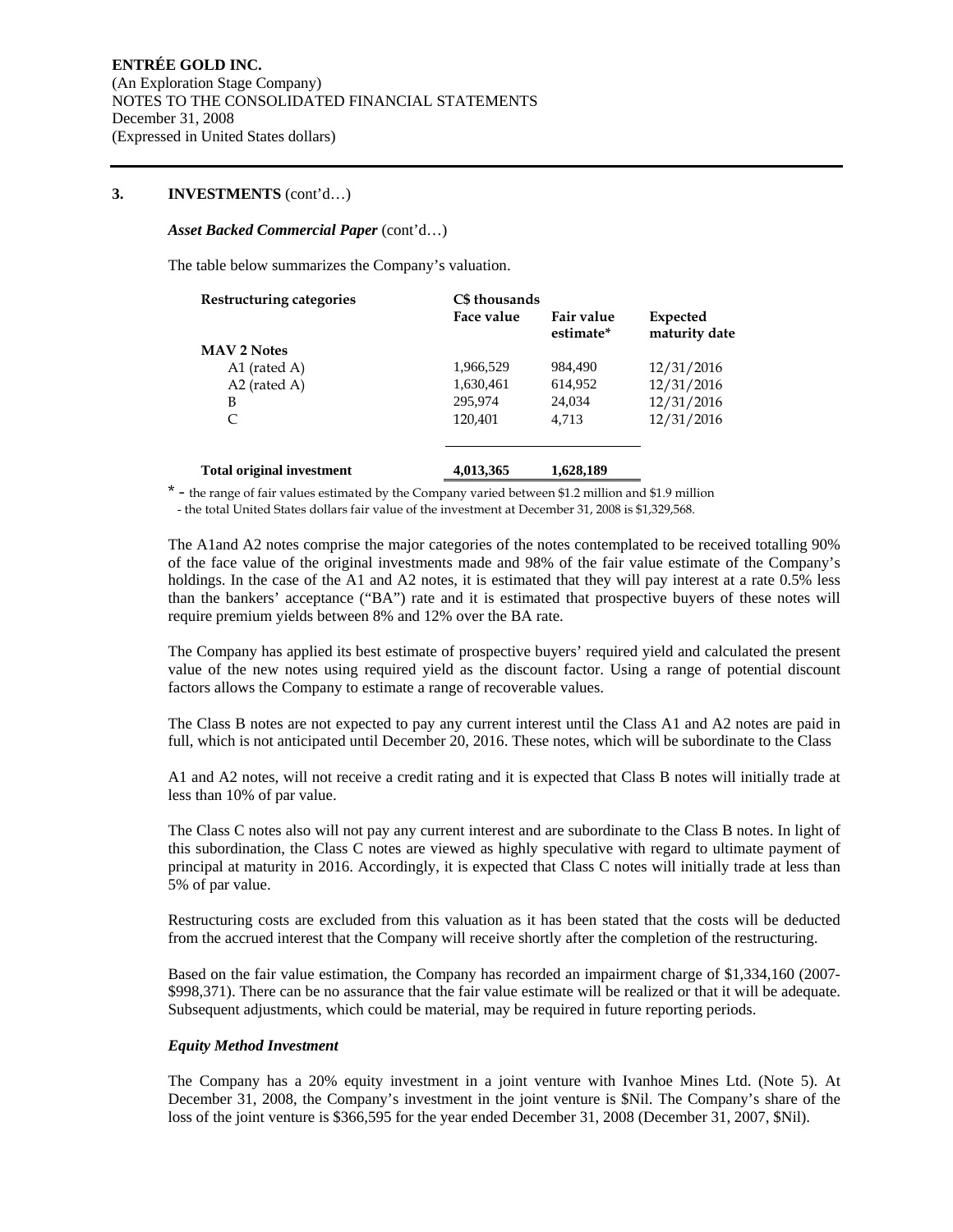### **4. EQUIPMENT**

|                                       | December 31, 2008      |    |                                                  |    |                      |   |                        |    | December 31, 2007  |    |                             |  |                   |
|---------------------------------------|------------------------|----|--------------------------------------------------|----|----------------------|---|------------------------|----|--------------------|----|-----------------------------|--|-------------------|
|                                       | Cost                   |    | Net Book<br>Accumulated<br>Value<br>Depreciation |    |                      |   |                        |    | Cost               |    | Accumulated<br>Depreciation |  | Net Book<br>Value |
| Office equipment                      | \$<br>89,886           | \$ | 46.819                                           | \$ | 43,067               | S | 137,875                | -S | 47,622             | S  | 90,253                      |  |                   |
| Computer equipment<br>Field equipment | 340,917<br>402,902     |    | 167,852<br>133,449                               |    | 173,065<br>269,453   |   | 492,523<br>417,524     |    | 374,389<br>54,133  |    | 118,134<br>363,391          |  |                   |
| <b>Buildings</b>                      | 356,160<br>\$1,189,865 | \$ | 169,621<br>517,741                               |    | 186,539<br>\$672,124 |   | 447,423<br>\$1,495,345 | \$ | 177,382<br>653,526 | S. | 270,041<br>841,819          |  |                   |

During the year ended December 31, 2008, the Company performed an analysis of all equipment and determined a write down of \$123,816 was required to reflect damage and obsolescence.

### **5. MINERAL PROPERTY INTERESTS**

Title to mineral property interests involves certain inherent risks due to the difficulties of determining the validity of certain claims as well as the potential for problems arising from the frequently ambiguous conveyancing history characteristic of many mineral property interests. The Company has investigated title to its mineral property interests and, to the best of its knowledge, title to the mineral property interests are in good standing. A portion of the Shivee Tolgoi license and the Javhlant licenses are subject to the joint venture with Ivanhoe Mines.

#### **Lookout Hill**

Each of our exploration licences was granted by the Mineral Resources and Petroleum Authority of Mongolia, issued initially for a three-year term with a right of renewal for two more years, and a further right of renewal for two years, making a total of seven years. Mongolian Mineral Law was amended in July 2006. Consequently, our licences were extended with final expiry in March and April 2010, unless previously converted to mining licences.

Two of the three licences that comprise Lookout Hill were issued April 3, 2001 and expire in April 2010. The third Lookout Hill licence was issued on March 30, 2001, and expires in March 2010. Mongolian exploration licences are maintained in good standing by payment to the Mineral Resources and Petroleum Authority of Mongolia of set annual fees escalating from \$0.05 to \$1.50 per hectare over the course of the mineral tenure. The total estimated annual fees in order to maintain the licences in good standing is approximately \$280,000.

The Company entered into an arm's-length Equity Participation and Earn-In Agreement (the "Earn-In Agreement") in October 2004 with Ivanhoe Mines Ltd. This agreement was subsequently assigned to a subsidiary of Ivanhoe Mines Ltd., Ivanhoe Mines Mongolia Inc. XXK, (collectively, "Ivanhoe Mines"). The Earn-in Agreement provided that Ivanhoe Mines would have the right, subject to certain conditions outlined in the Earn-in Agreement, to earn a participating interest in mineral exploration and, if warranted, development and mining project on a portion of the Lookout Hill property (the "Project Property").

As of June 30, 2008, Ivanhoe Mines had expended a total of \$35 million on exploration on the Project Property and in accordance with the Earn-In Agreement, the Company and Ivanhoe Mines formed a joint venture on terms annexed to the Earn-In Agreement.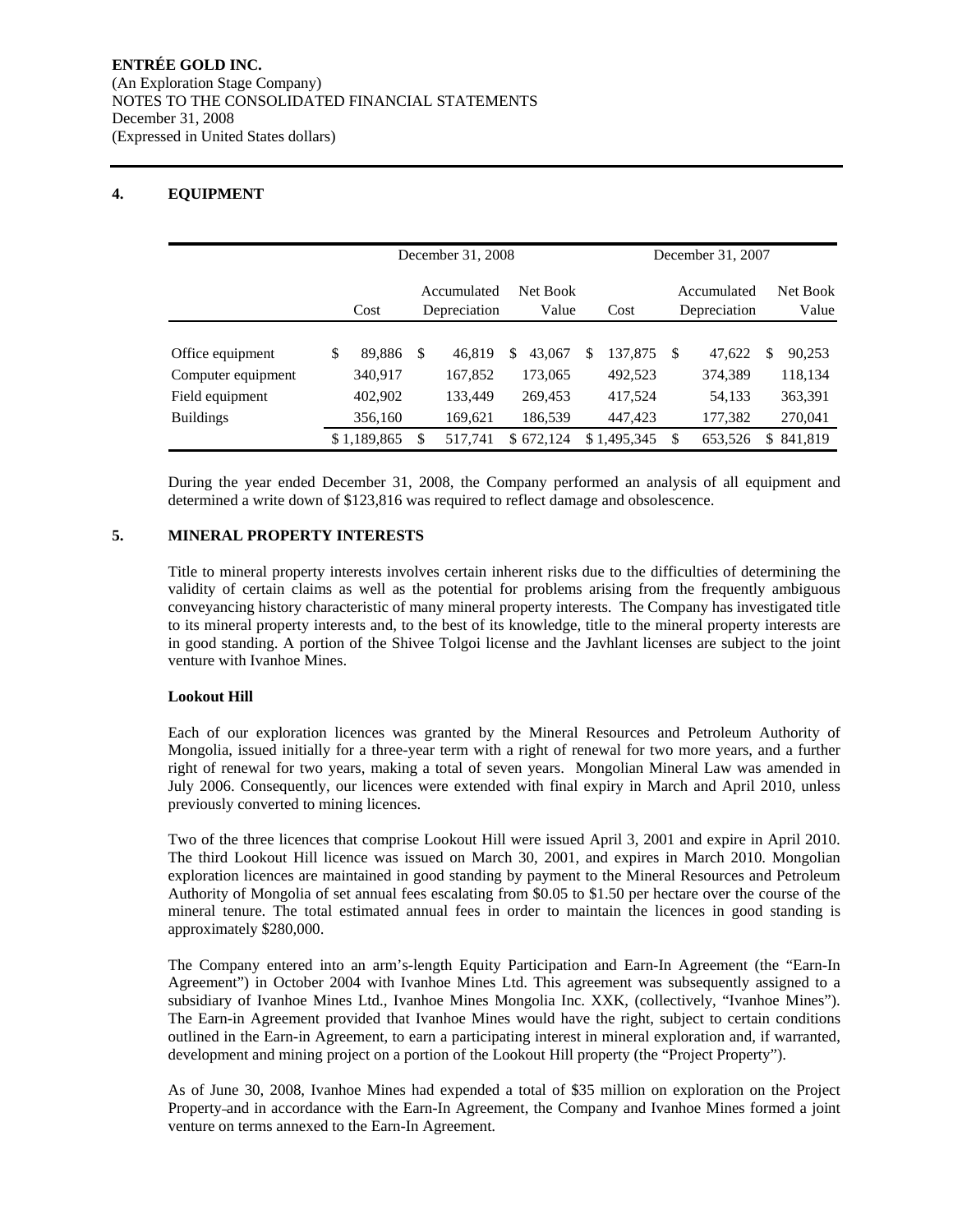#### **5. MINERAL PROPERTY INTERESTS** (cont'd…)

#### **Lookout Hill** (cont'd…)

During the six months ended December 31, 2008, the joint venture expended approximately \$1.9 million in mineral property interests to advance the project. Under the terms of the Earn-in Agreement, Ivanhoe Mines advanced to the Company the required cash participation amount charging interest at prime plus 2%.

#### **Manlai**

The Manlai licence was issued March 9, 2001 and renewed in March, 2006 to March 2008. Subsequent to December 31, 2007 and pursuant to Mongolian Minerals Law, we extended our licences for final expiry in March 2010, unless converted before this date to a mining licence. The total estimated annual fees in order to maintain the licence in good standing is approximately \$10,000.

#### **Sol Dos**

In May 2006, the Company secured an option to acquire the Sol Dos copper prospect, located in the prolific Safford district, of south-east Arizona. In February 2008, the Company chose to discontinue earning-in on this prospect due to the lack of favourable results and terminated this agreement.

#### **Empirical**

In July 2007, the Company entered into an agreement with Empirical Discovery, LLC ("Empirical") to explore for and develop certain mineral targets in southeastern Arizona and adjoining southwestern New Mexico. Under the terms of the agreement, the Company has the option to acquire an 80% interest in any of the properties by incurring exploration expenditures totalling a minimum of \$1.9 million and issuing 300,000 shares within 5 years of acceptance of the agreement. If the Company exercises its option, Empirical may elect within 90 days to retain a 20% participating interest or convert to a 2% NSR (net smelter return) royalty, half of which may be purchased for \$2 million. In August 2007, the Company issued 15,000 shares to Empirical as per the terms of the agreement. In August 2008, a further 20,000 shares were issued to Empirical as per the terms of the agreement.

#### **Bisbee**

In January 2008, the Company entered into a second agreement with Empirical whereby the Company has the option to acquire an 80% interest in any of the properties by incurring exploration expenditures totaling a minimum of \$1.9 million and issuing 150,000 shares within 5 years of the anniversary of TSX acceptance of the agreement (February 13, 2008). If the Company exercises its option, Empirical may elect within 90 days to retain a 20% participating interest or convert to a 2% NSR royalty, half of which may be purchased for \$2 million. Upon entering this agreement, the Company issued 10,000 to Empirical as per the terms of the agreement. In February 2009, a further 20,000 shares were issued to Empirical as per the terms of the agreement.

#### **Huaixi**

In November 2007, the Company entered into an agreement with the Zhejiang No. 11 Geological Brigade to explore for copper within three prospective contiguous exploration licences in Pingyang County, Zhejiang Province, People's Republic of China.

The Company has agreed to spend \$3 million to fund exploration activities on the licences over a four year period in order to earn 78% interest with Zhejiang No. 11 Geological Brigade holding a 22% interest.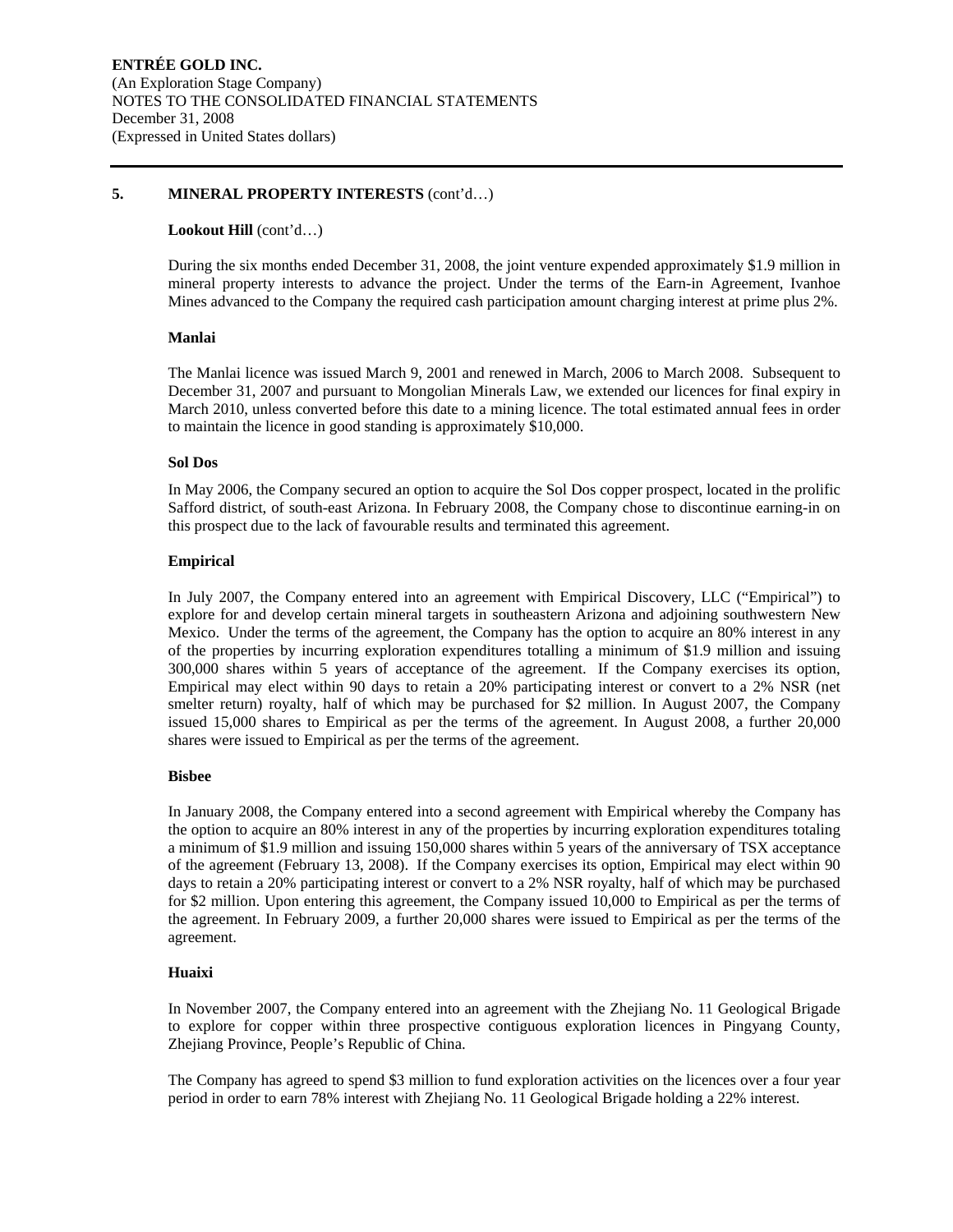# **5. MINERAL PROPERTY INTERESTS** (cont'd…)

## **Lordsburg**

The Lordsburg project is one of the targets advanced under the 2007 Empirical agreement. The Company determined that based on favourable preliminary results this project warranted further exploration.

Mineral property interest costs incurred are summarized as follows:

|                                       | Year Ended<br>Year Ended<br>December 31,<br>December 31,<br>2008<br>2007 |           |    | Inception<br>(July 19,1995) -<br>December 31,<br>2008 |                  |
|---------------------------------------|--------------------------------------------------------------------------|-----------|----|-------------------------------------------------------|------------------|
| <b>MONGOLIA</b>                       |                                                                          |           |    |                                                       |                  |
| <b>Lookout Hill:</b>                  |                                                                          |           |    |                                                       |                  |
| Property payments & claim maintenance | \$                                                                       | 227,220   | \$ | 265,080                                               | \$<br>10,797,511 |
| Assaying, testing and analysis        |                                                                          | 273,286   |    | 346,394                                               | 1,653,000        |
| Camp and field supplies               |                                                                          | 855,903   |    | 871,344                                               | 4,654,575        |
| Drilling                              |                                                                          | 2,555,164 |    | 1,489,461                                             | 8,320,100        |
| Geological and geophysical            |                                                                          | 1,916,015 |    | 1,081,640                                             | 7,825,897        |
| Travel and accommodation              |                                                                          | 184,674   |    | 168,226                                               | 1,006,306        |
| Project administration                |                                                                          | 535,233   |    |                                                       | 535,233          |
|                                       |                                                                          | 6,547,495 |    | 4,222,145                                             | 34,792,622       |
| Manlai:                               |                                                                          |           |    |                                                       |                  |
| Property payments & claim maintenance |                                                                          | 10,016    |    | 10,197                                                | 43,003           |
| Assaying, testing and analysis        |                                                                          |           |    | 42,650                                                | 218,898          |
| Camp and field supplies               |                                                                          | 22,182    |    | 248,410                                               | 1,260,538        |
| Drilling                              |                                                                          |           |    | 299,436                                               | 1,369,785        |
| Geological and geophysical            |                                                                          | 8,568     |    | 220,603                                               | 1,302,311        |
| Travel and accommodation              |                                                                          |           |    | 7,919                                                 | 94,890           |
|                                       |                                                                          | 40,766    |    | 829,215                                               | 4,289,425        |
| <b>USA</b>                            |                                                                          |           |    |                                                       |                  |
| <b>Empirical</b>                      |                                                                          |           |    |                                                       |                  |
| Property payments & claim maintenance |                                                                          | 382,664   |    | 60,887                                                | 443,551          |
| Assaying, testing and analysis        |                                                                          | 81,705    |    | 271                                                   | 81,976           |
| Camp and field supplies               |                                                                          | 55,059    |    | 18,358                                                | 73,417           |
| Geological and geophysical            |                                                                          | 751,981   |    | 19,717                                                | 771,698          |
| Travel and accommodation              |                                                                          | 87,557    |    | 4,728                                                 | 92,285           |
|                                       |                                                                          | 1,358,966 |    | 103,961                                               | 1,462,927        |

- continued-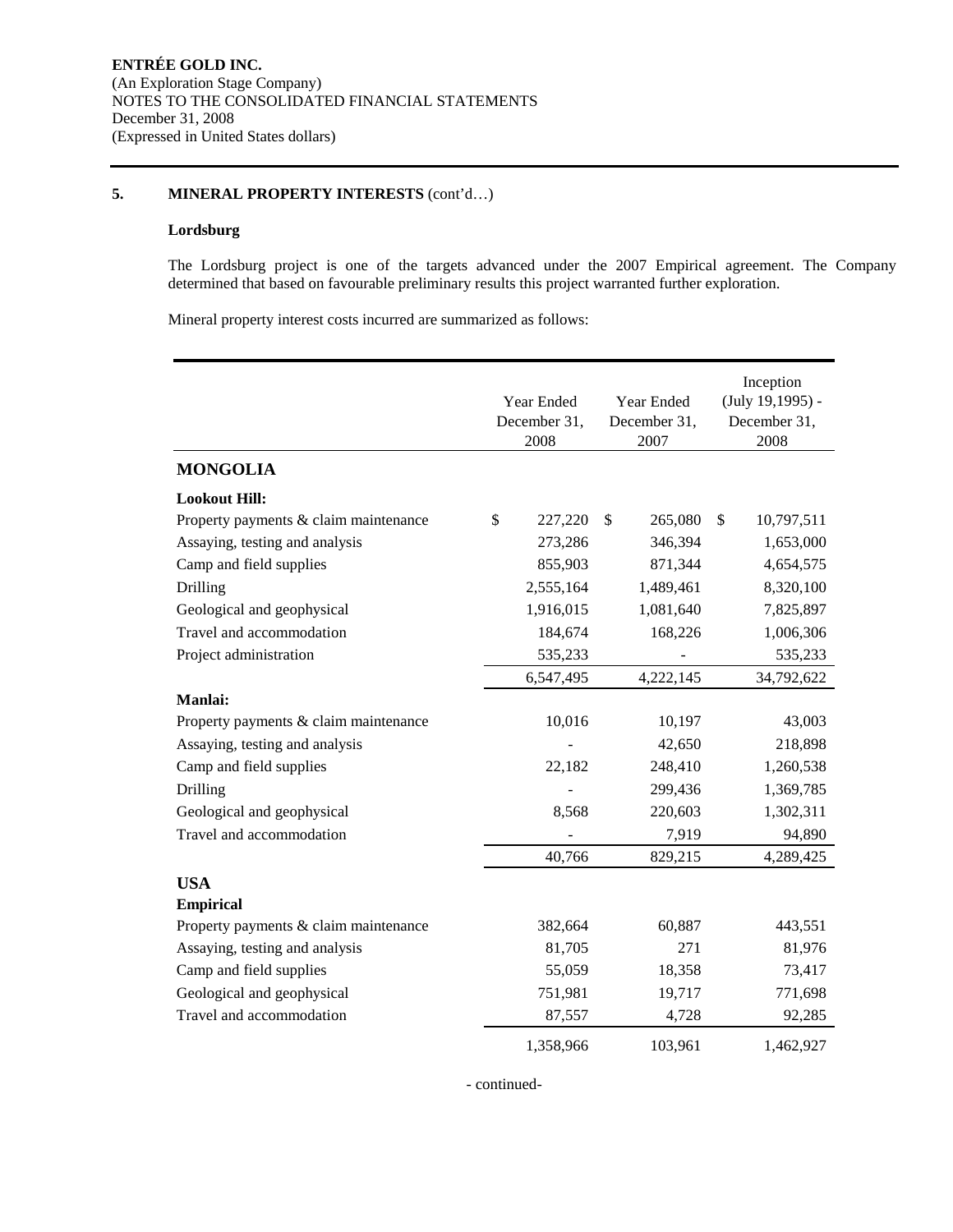# **5. MINERAL PROPERTY INTERESTS** (cont'd…)

|                                           | Year Ended<br>December 31,<br>2008 | Year Ended<br>December 31,<br>2007 | Inception<br>$(July 19, 1995) -$<br>December 31,<br>2008 |
|-------------------------------------------|------------------------------------|------------------------------------|----------------------------------------------------------|
| USA (cont'd)                              |                                    |                                    |                                                          |
| <b>Bisbee</b>                             |                                    |                                    |                                                          |
| Property payments & claim maintenance     | 143,458                            |                                    | 143,458                                                  |
| Camp and field supplies                   | 1,185                              |                                    | 1,185                                                    |
| Geological and geophysical                | 47,193                             |                                    | 47,193                                                   |
| Travel and accommodation                  | 2,039                              |                                    | 2,039                                                    |
|                                           | 193,875                            | ÷.                                 | 193,875                                                  |
| Lordsburg                                 |                                    |                                    |                                                          |
| Property payments & claim maintenance     | 65,715                             |                                    | 65,715                                                   |
| Assaying, testing and analysis            | 45,192                             |                                    | 45,192                                                   |
| Drilling                                  | 662,386                            |                                    | 662,386                                                  |
| Geological and geophysical                | 312,393                            |                                    | 312,393                                                  |
| Camp and field supplies                   | 19,847                             |                                    | 19,847                                                   |
| Travel and accommodation                  | 62,465                             |                                    | 62,465                                                   |
|                                           | 1,167,998                          | $\blacksquare$                     | 1,167,998                                                |
| <b>Sol Dos</b>                            |                                    |                                    |                                                          |
| Property payments & claim maintenance     |                                    | 29,333                             | 84,971                                                   |
| Assaying, testing and analysis            |                                    | 33,751                             | 33,751                                                   |
| Camp and field supplies                   |                                    | 85,137                             | 85,137                                                   |
| Drilling                                  |                                    | 663,840                            | 663,840                                                  |
| Geological and geophysical                | 2,432                              | 160,411                            | 264,560                                                  |
| Travel and accommodation                  |                                    | 51,345                             | 60,541                                                   |
|                                           | 2,432                              | 1,023,817                          | 1,192,800                                                |
| <b>CHINA</b>                              |                                    |                                    |                                                          |
| Huaixi                                    |                                    |                                    |                                                          |
| Assaying, testing and analysis            | 36,755                             |                                    | 36,755                                                   |
| Camp and field supplies                   | 95,782                             |                                    | 95,782                                                   |
| Geological and geophysical                | 116,917                            |                                    | 116,917                                                  |
| Travel and accommodation                  | 15,957                             |                                    | 15,957                                                   |
| Project administration                    | 360,914                            |                                    | 360,914                                                  |
|                                           | 626,325                            | $\overline{\phantom{0}}$           | 626,325                                                  |
|                                           |                                    |                                    |                                                          |
| <b>OTHER</b>                              | 302,913                            | 340,317                            | 1,137,651                                                |
| <b>Total Mineral Properties Interests</b> | \$<br>10,240,770                   | \$<br>6,519,455                    | \$<br>44,863,623                                         |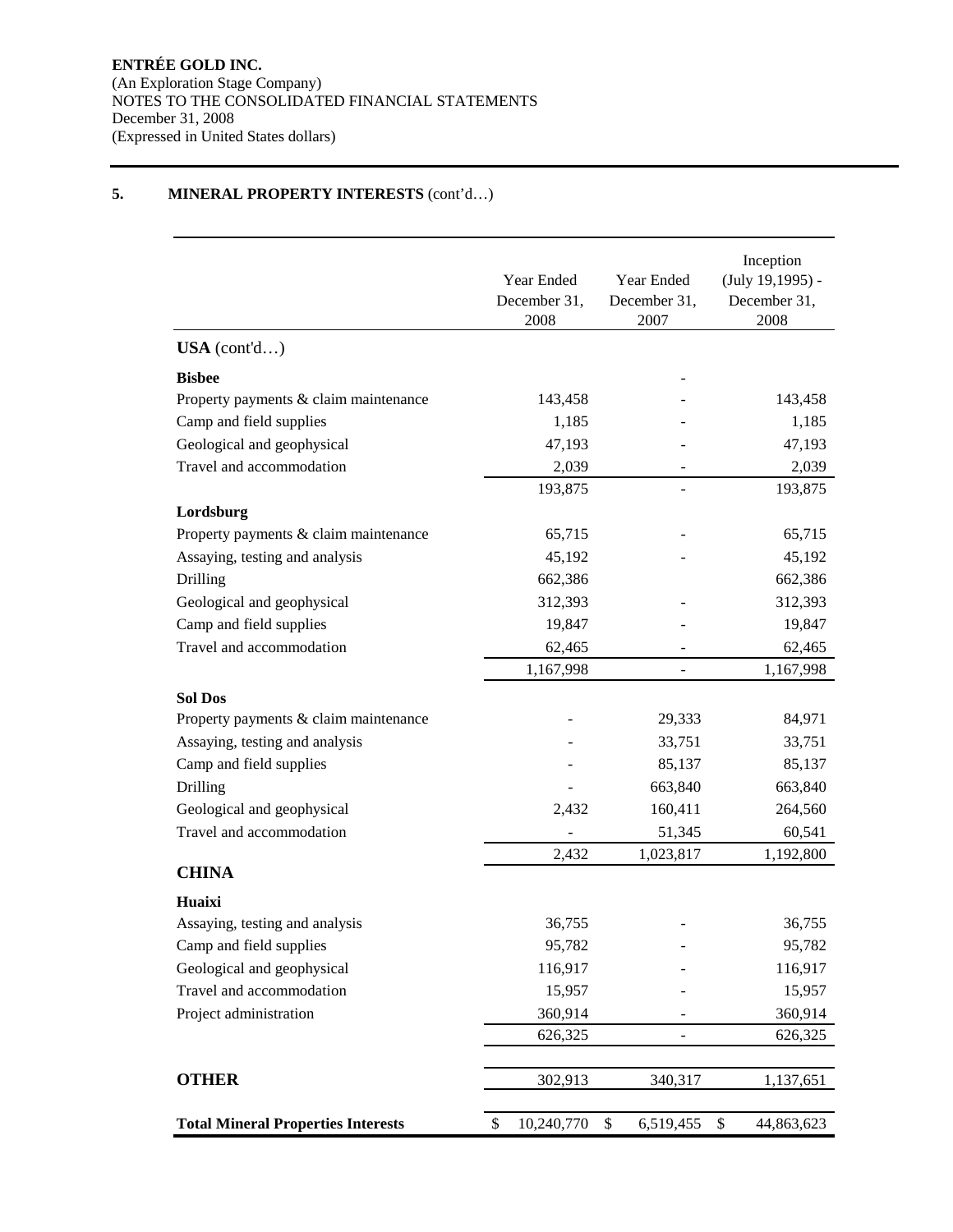#### **6. LOANS PAYABLE**

Under the terms of the Earn-In Agreement (Note 5), Ivanhoe Mines will contribute funds to approved joint venture programs and budgets on the Company's behalf. Interest on each loan advance shall accrue at an annual rate equal to Ivanhoe Mines' actual cost of capital or the prime rate of the Royal Bank of Canada, plus two percent (2%) per annum, whichever is less, as at the date of the advance. The loans will be repayable by the Company monthly from ninety percent (90%) of the Company's share of available cash flow from the joint venture. In the absence of available cash flow, the loans will not be repayable. The loans are unsecured and the Company will use the proceeds of the loans only to meet its obligations under the joint venture. The loans are not expected to be repaid within one year.

#### **7. COMMON STOCK**

### **Share issuances**

In July 1995, the Company completed a private placement consisting of 4,200,000 common shares issued at a price of C\$0.02 per share for gross proceeds of \$60,852.

In July 1995, the Company issued 3,200,000 shares at a value of \$147,520 for the acquisition of a mineral property interest in Costa Rica. This mineral property was abandoned in 2001.

In January 1997, the Company completed a private placement consisting of 1,680,000 common shares issued at a price of C\$0.06 per share for gross proceeds of \$77,553.

In April 1997, the Company completed a private placement consisting of 2,200,000 common shares issued at a price of C\$0.12 per share for gross proceeds of \$197,165.

In February 2000, the Company issued 1,128,000 common shares for cash proceeds of \$113,922 on the exercise of stock options.

In September 2002, the Company completed a brokered private placement consisting of 4,000,000 units issued at a price of C\$0.20 per unit for gross proceeds of \$505,520. Each unit consisted of one common share and one-half non-transferable share purchase warrant. Each whole share purchase warrant entitled the holder to acquire one additional common share at a price of C\$0.40 per share for a period of one year. As part of this private placement, the Company issued 310,000 units as a finder's fee to the agent. Each agent's unit consisted of one common share and one-half non-transferable share purchase warrant whereby each whole share purchase warrant entitled the agent to acquire one additional common share at a price of C\$0.40 per share for a period of one year. Related share issue costs of \$112,338 were comprised of cash costs totalling \$72,556 and the fair value of 310,000 units estimated at \$39,782, of which \$39,178 was assigned to the common shares and \$604 was assigned to the warrants.

In January 2003, the Company completed a combination brokered and non-brokered private placement consisting of 2,500,000 units issued at a price of C\$0.35 per unit for gross proceeds of \$569,975. Each unit consisted of one common share and one-half non-transferable share purchase warrant. Each whole share purchase warrant entitled the holder to acquire one additional common share at a price of C\$0.40 per share for a period of one year. As part of this private placement, the Company issued 329,723 agent's warrants whereby each warrant entitled the agent to acquire one additional common share at a price of C\$0.40 per share for a period of one year. Related share issue costs of \$94,461 were comprised of cash costs totalling \$78,188 and the fair value of the agents warrants estimated at \$16,273.

In January 2003, the Company issued 100,000 common shares at a value of \$35,827 as a finder's fee towards the acquisition of mineral property interests.

In February 2003, the Company issued 12,500 common shares for proceeds of \$3,288 on the exercise of warrants.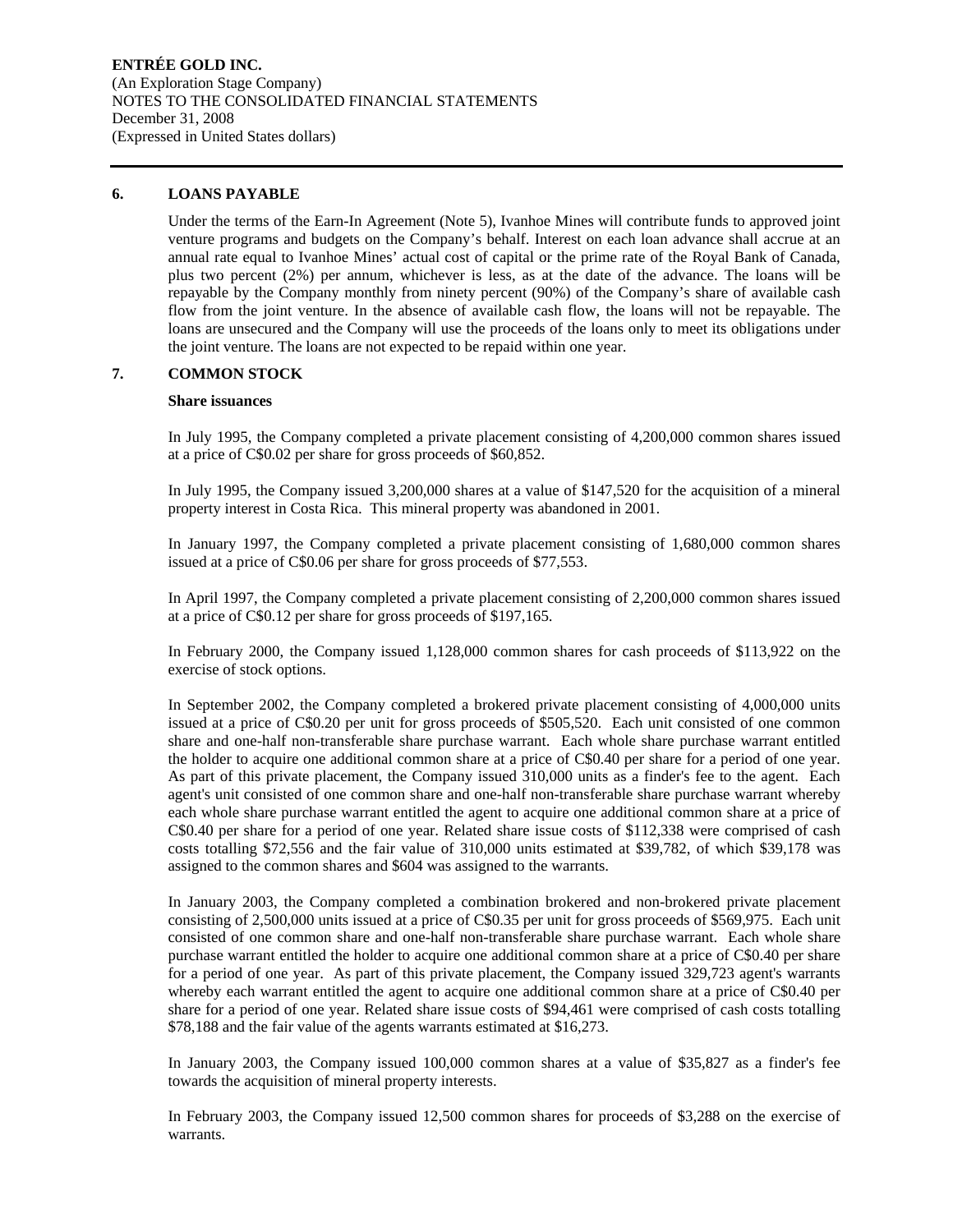#### **Share issuances** (cont'd…)

In March 2003, the Company issued 135,416 common shares at a value of \$45,839 and 67,708 nontransferable share purchase warrants with a value of \$5,252 to settle accounts payable totalling \$45,839 resulting in a loss on settlement of \$5,252. Each share purchase warrant entitled the holder to acquire one additional common share at a price of C\$0.60 per share for a period of one year.

In April 2003, the Company completed a non-brokered private placement consisting of 1,000,000 units issued at a price of C\$0.40 per unit for proceeds of \$275,560. Each unit consisted of one common share and one non-transferable share purchase warrant. Each share purchase warrant entitled the holder to acquire one additional common share at a price of C\$0.50 per share for the first year and at C\$0.60 per share for the second year. The Company incurred costs of \$4,408 with respect to this private placement.

In August 2003, the Company completed a non-brokered private placement consisting of 2,000,000 common shares issued at a price of C\$0.20 per share for gross proceeds of \$288,360. Related share issue costs of \$15,270 were charged as a reduction to the gross proceeds raised on the non-brokered private placement.

In October 2003, the Company completed a short-form offering and issued 2,352,942 units at a price of C\$0.85 per unit for gross proceeds of \$1,510,400. Each unit consisted of one common share and one-half of one non-transferable share purchase warrant. Each whole share purchase warrant allowed the holder to purchase one additional common share at an exercise price of C\$1.06 on or before October 22, 2005. The agent for the offering was paid a cash commission of 8.5% of the gross proceeds received, or \$128,384, in respect of units sold and received agent's warrants to acquire common shares equal to 10% of the number of units sold, or 235,294 warrants. The agent's warrants allowed the agent to purchase one additional common share at an exercise price of C\$0.95 per share on or before October 22, 2004. The agent was also issued 100,000 units as a corporate finance fee. Each agent's unit consisted of one common share and onehalf of one non-transferable share purchase warrant. Each whole share purchase warrant allowed the agent to purchase one additional common share at an exercise price of C\$0.95 on or before October 22, 2004. Related share issue costs of \$296,296 were comprised of cash costs totalling \$164,004 and the fair value of 100,000 agents units estimated at \$72,576 and the fair value of 235,294 agent's warrants estimated at \$59,716. The fair value of the agent's units of \$72,576 consisted of \$64,192 assigned to the common shares and \$8,384 assigned to the warrants.

In October 2003, the Company completed a brokered private placement consisting of 12,000,000 units at a price of C\$1.00 per unit for gross proceeds of \$9,092,400. Each unit consisted of one common share and one-half of one non-transferable share purchase warrant. Each whole share purchase warrant allowed the holder to purchase one additional common share at an exercise price of C\$1.35 on or before October 31, 2005. The agent for the offering was paid a cash commission of 6.5% of the gross proceeds received in respect of units sold by the agent up to 11,500,000 units, or \$566,381, and received 920,000 agent's warrants. The agent's warrants allowed the agent to purchase one additional common share at an exercise price of C\$1.35 per share on or before April 30, 2005. Related share issue costs of \$991,149 were comprised of cash costs totalling \$680,124 and the fair value of the agents warrants estimated at \$311,025.

In November 2003, the Company issued 5,000,000 shares at a value of \$3,806,000 pursuant to the Lookout Hill mineral property purchase agreement.

During the eight month period ended December 31, 2003 the Company issued 3,730,372 common shares for cash proceeds of \$1,310,221 on the exercise of warrants. The warrants exercised had a corresponding fair value of \$6,443 when issued which has been transferred from additional paid-in capital to common stock on the exercise of the warrants.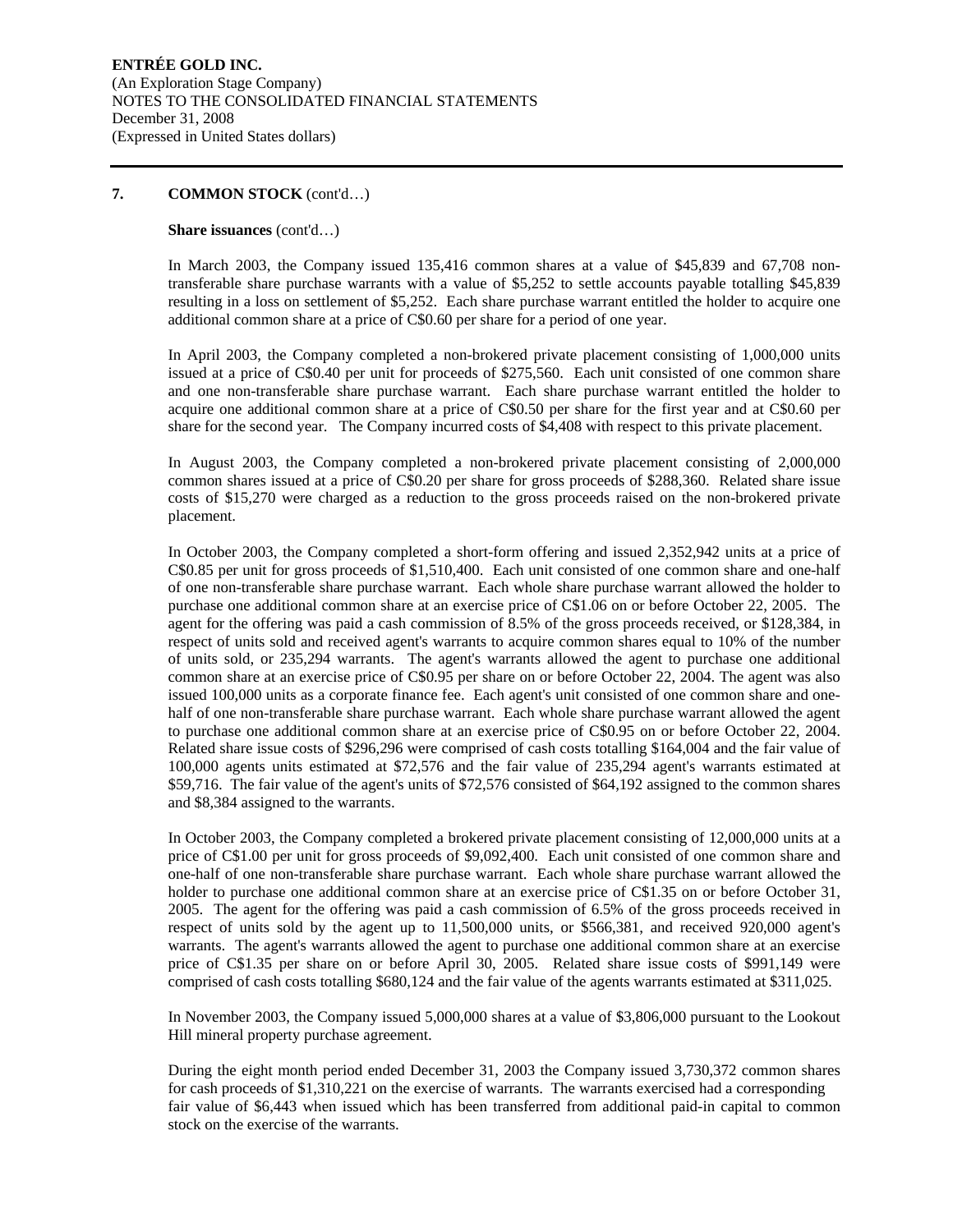#### **Share issuances** (cont'd…)

During the eight month period ended December 31, 2003, the Company issued 35,000 common shares for cash proceeds of \$14,704 on the exercise of stock options. The fair value recorded when the options were granted of \$4,026 has been transferred from additional paid-in capital to common stock on the exercise of the options.

In January 2004, the Company issued 50,000 common shares for cash proceeds of \$17,942 on the exercise of stock options. The fair value recorded when the options were granted of \$8,238 has been transferred from additional paid-in capital to common stock on the exercise of the options.

In November 2004, the Company completed a non-brokered private placement consisting of 4,600,000 units at a price of C\$1.00 per unit for gross proceeds of \$3,846,521. Each unit consisted of one common share and one non-transferable share purchase warrant. Each share purchase warrant entitles the holder to purchase one additional common share at a price of C\$1.10 on or before November 9, 2006. Pursuant to an agreement with the Company, the placee, being Ivanhoe Mines, has a pre-emptive right to such percentage of any future offering of securities by the Company to enable them to preserve their pro-rata ownership interest in the Company after their acquisition of these 4,600,000 units. Related share issue costs were comprised of cash costs totalling \$21,026.

During the year ended December 31, 2004, the Company issued 533,836 common shares for cash proceeds of \$173,011 on the exercise of warrants. Certain of the warrants exercised had a corresponding fair value of \$13,197 when issued which has been transferred from additional paid-in capital to common stock on the exercise of the warrants.

In June 2005, the Company completed a non-brokered private placement consisting of 5,665,730 units at a price of C\$2.20 per unit for gross proceeds of \$10,170,207. Each unit consisted of one common share, one non-transferable share purchase A warrant and one non-transferable share purchase B warrant. Two A warrants entitle the holder to purchase one common share of the Company at a price of C\$2.75 for a period of 2 years. Two B warrants entitle the holder to purchase one common share of the Company at a price of C\$3.00 for a period of two years. Pursuant to an agreement with the Company, the placee, Kennecott Canada Exploration Inc. (indirect wholly-owned subsidiary of Rio Tinto plc) has the right to acquire additional securities and participate in future financings by the Company so as to maintain its proportional equity in the Company. Related share issue costs were comprised of cash costs totalling \$521,798.

In July 2005, the Company completed a non-brokered private placement consisting of 1,876,680 units at a price of C\$2.20 per unit for gross proceeds of \$3,367,890. Each unit consisted of one common share, one non-transferable share purchase A warrant and one non-transferable share purchase B warrant. Two A warrants entitle the holder to purchase one common share of the Company at a price of C\$2.75 for a period of 2 years. Two B warrants entitle the holder to purchase one common share of the Company at a price of C\$3.00 for a period of two years.

During the year ended December 31, 2005, the Company issued 10,456,450 common shares for cash proceeds of \$10,475,291 on the exercise of warrants.

During the year ended December 31, 2005, the Company issued 772,000 common shares for cash proceeds of \$705,673 on the exercise of stock options. The fair value recorded when the options were granted of \$532,908 has been transferred from additional paid–in capital to common stock on the exercise of the options.

During the year ended December 31, 2006, the Company issued 1,215,000 common shares for cash proceeds of \$1,108,717 on the exercise of stock options. The fair value recorded when the options were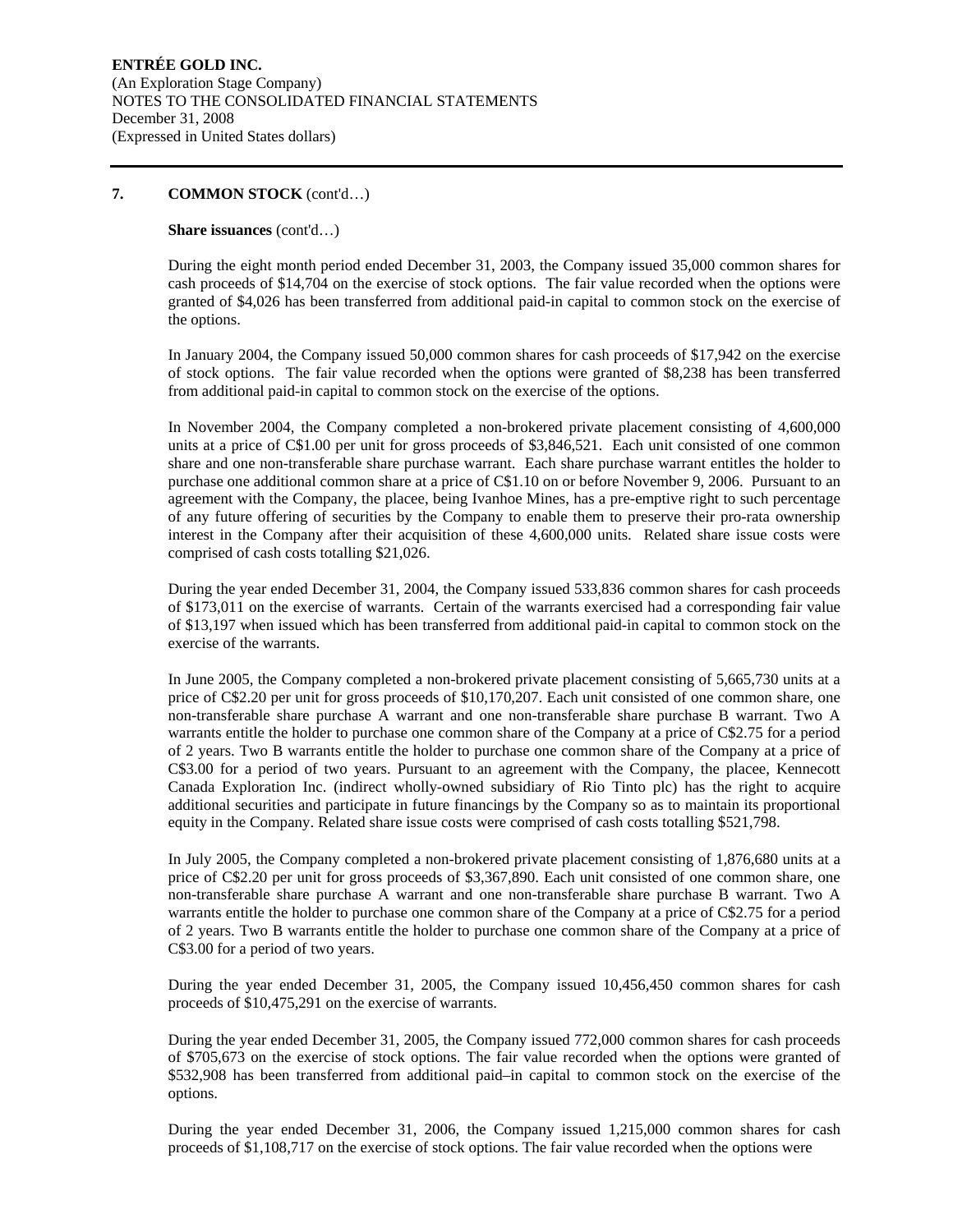#### **Share issuances** (cont'd…)

granted of \$753,628 has been transferred from additional paid–in capital to common stock on the exercise of the options.

In June 2006, the Company issued 4,167 common shares to the University of British Columbia as a donation to become a member of the Mineral Deposit Research Unit. The fair value recorded when the shares were issued of \$8,870 has been recorded as a donation expense.

In June 2007, the Company issued 7,542,408 common shares for cash proceeds of \$20,392,043 on the exercise of warrants.

In August 2007, the Company issued 15,000 shares at a value of \$33,976 to Empirical Discovery LLC pursuant to a mineral property option agreement (Note 5).

In November, 2007, the Company completed a brokered private placement consisting of 10,000,000 common shares at price of C\$3.00 per share for gross proceeds of C\$30,000,000. Ivanhoe Mines and Rio Tinto plc, through its wholly owned subsidiary Kennecott Canada Exploration Inc., elected to exercise their respective rights to participate in the private placement. Ivanhoe Mines acquired 2,128,356 shares at C\$3.00 for gross proceeds of C\$6,464,881. Rio Tinto plc acquired 2,300,284 shares at C\$3.00 for proceeds of C\$6,987,113. Related share issuance costs were cash costs totalling \$1,981,360.

During the year ended December 31, 2007, the Company issued 728,700 common shares for cash proceeds of \$603,684 on the exercise of stock options. The fair value recorded when the options were granted of \$322,880 has been transferred from additional paid–in capital to common stock on the exercise of the options.

In February 2008, the Company issued 10,000 shares at a fair value of \$20,066 to Empirical pursuant to the January 2008 Bisbee mineral property option agreement (Note 5).

During the year ended December 31, 2008, the Company issued 958,057 common shares for cash proceeds of \$856,470 on the exercise of stock options. The fair value recorded when the options were granted of \$591,456 has been transferred from additional paid–in capital to common stock on the exercise of the options.

In August 2008, the Company issued 20,000 shares at a fair value of \$40,875 to Empirical pursuant to the July 2007 mineral property option agreement (Note 5).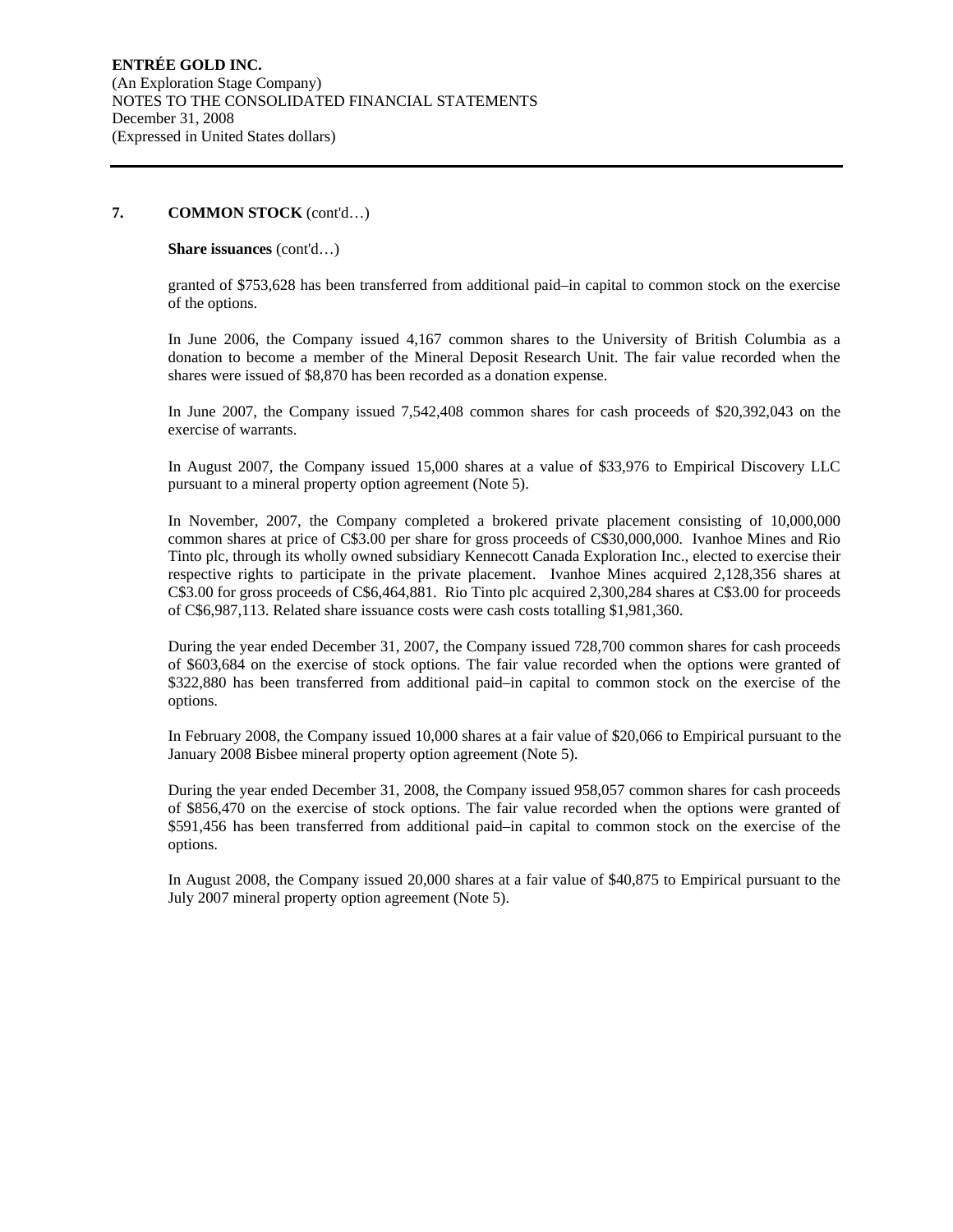#### **Share purchase warrants**

Share purchase warrant transactions are summarized as follows:

|                              | Number of<br><b>Shares</b> | Weighted<br>Average<br>Exercise<br>Price $(C$)$ |
|------------------------------|----------------------------|-------------------------------------------------|
| Balance at December 31, 2006 | 7,542,410                  | 2.88                                            |
| Exercised                    | (7,542,408)                | 2.88                                            |
| Rounding adjustment          | (2)                        |                                                 |
| Balance at December 31, 2007 |                            |                                                 |
| Balance at December 31, 2008 |                            |                                                 |

#### **Stock options**

The Company has adopted a stock option plan (the "Plan") to grant options to directors, officers, employees and consultants. Under the Plan, as amended in May 2008, the Company may grant options to acquire up to 12,200,000 common shares of the Company. Options granted can have a term up to ten years and an exercise price typically not less than the Company's closing stock price at the date of grant.

The Company uses the Black-Scholes option pricing model to determine the fair value of stock options granted. In accordance with SFAS No. 123R for employees, the compensation expense is amortized on a straight-line basis over the requisite service period which approximates the vesting period. Compensation expense for stock options granted to non-employees is recognized over the contract services period or, if none exists, from the date of grant until the options vest. Compensation associated with unvested options granted to non-employees is re-measured on each balance sheet date using the Black-Scholes option pricing model.

The Company uses historical data to estimate option exercise, forfeiture and employee termination within the valuation model. For non-employees, the expected term of the options approximates the full term of the options. The risk-free interest rate is based on a treasury instrument whose term is consistent with the expected term of the stock options. The Company has not paid and does not anticipate paying dividends on its common stock; therefore, the expected dividend yield is assumed to be zero. In addition, SFAS No. 123R requires companies to utilize an estimated forfeiture rate when calculating the expense for the reporting period. Based on the best estimate, management applied the estimated forfeiture rate of Nil in determining the expense recorded in the accompanying Statements of Operations.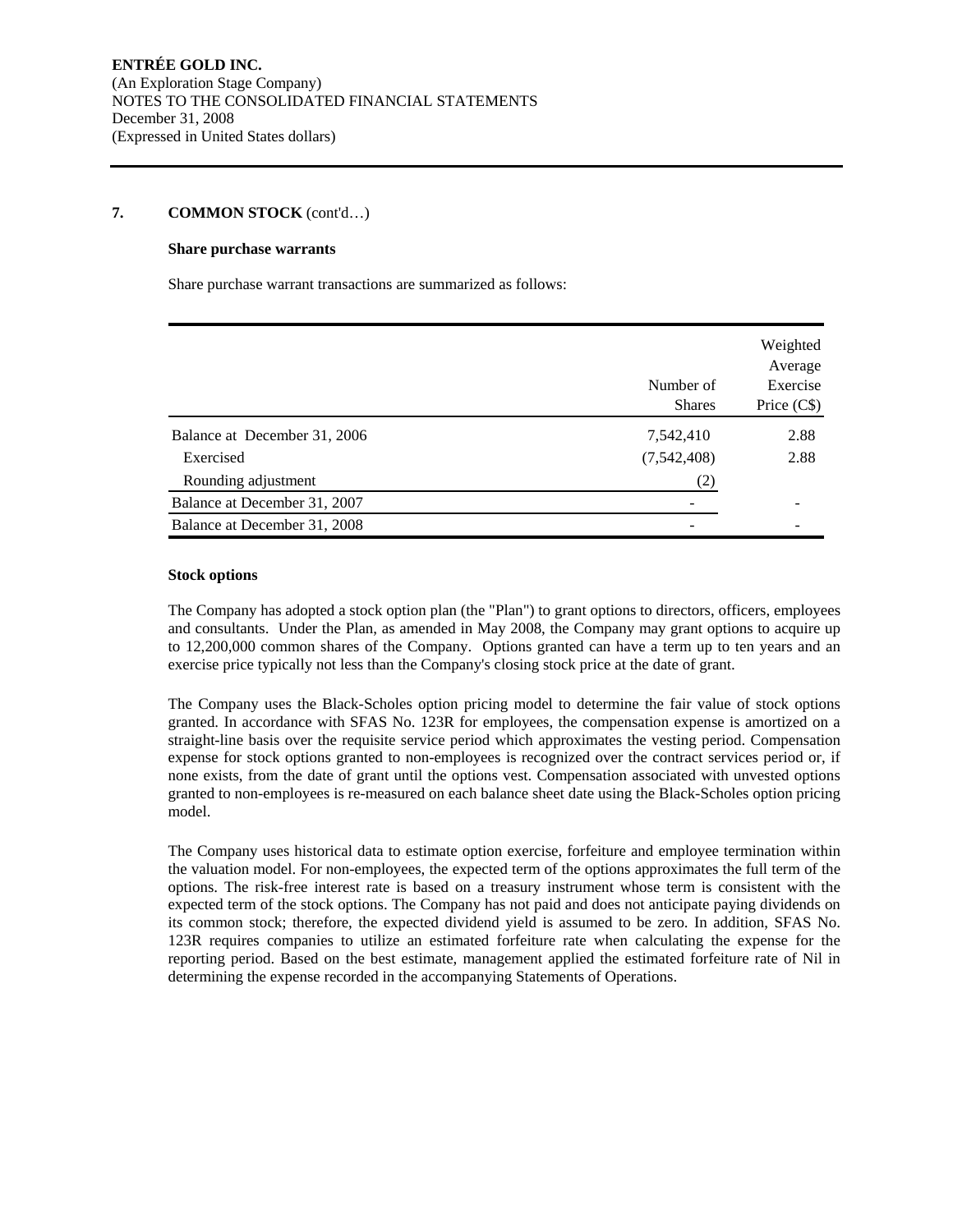#### **Stock options** (cont'd…)

Stock option transactions are summarized as follows:

|                              |                  | Weighted Average      |
|------------------------------|------------------|-----------------------|
|                              |                  | <b>Exercise Price</b> |
|                              | Number of Shares | (C\$)                 |
| Balance at December 31, 2006 | 8,578,000        | 1.28                  |
| Granted                      | 1,500,500        | 1.45                  |
| Exercised                    | (728,700)        | 1.04                  |
| Expired                      | (100,000)        | 1.14                  |
| Balance at December 31, 2007 | 9,249,800        | 1.53                  |
| Granted                      | 2,957,000        | 1.81                  |
| Exercised                    | (958, 057)       | 1.06                  |
| Cancelled                    | (151, 943)       | 1.00                  |
| Expired                      | (445,000)        | 1.76                  |
| Balance at December 31, 2008 | 10,651,800       | 1.65                  |

The weighted average fair value per stock option granted during the year ended December 31, 2008 was C\$1.22 (December 31, 2007 - C\$1.39). The number of stock options exercisable at December 31, 2008 was 10,485,133.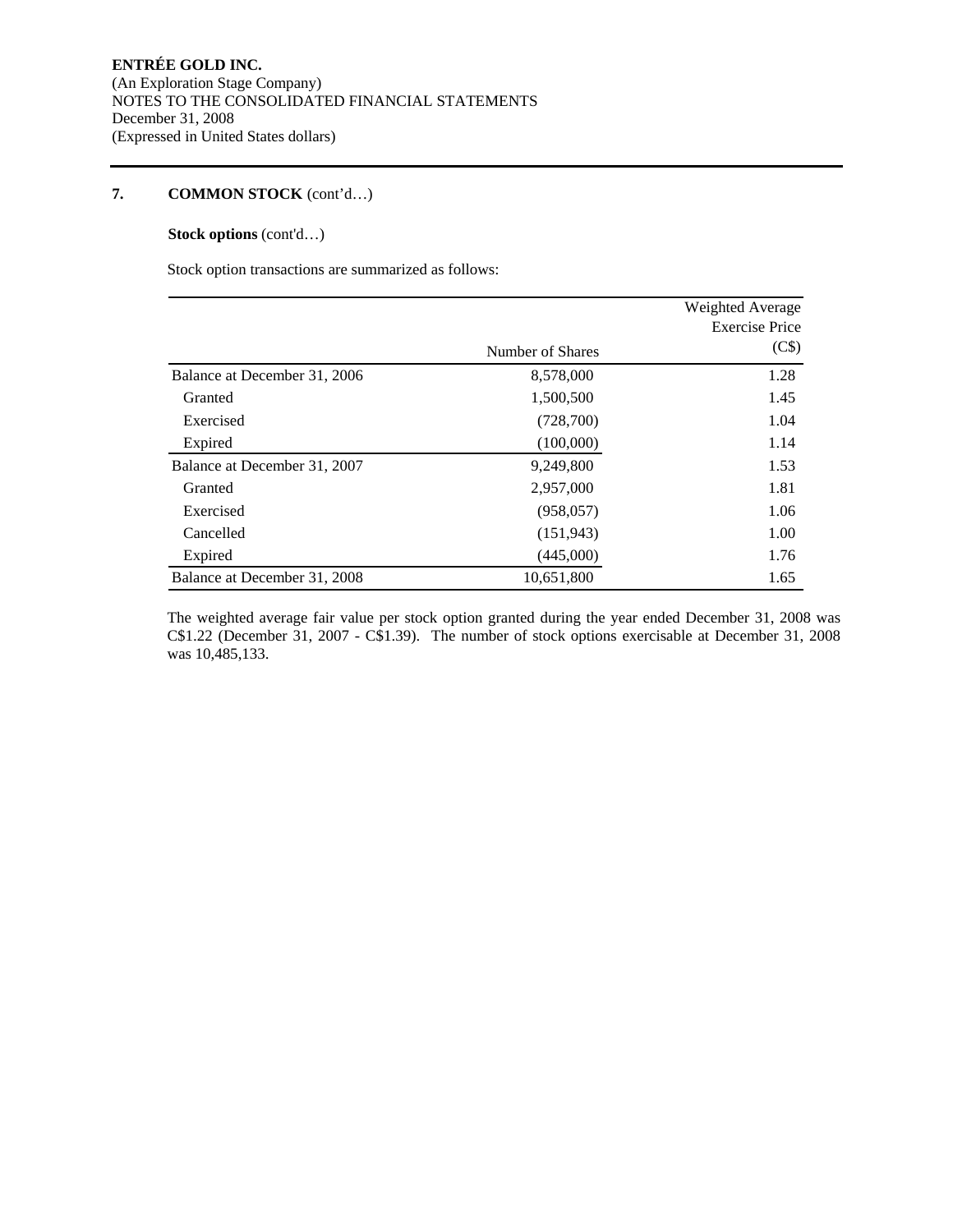#### **Stock options** (cont'd…)

At December 31, 2008, the following stock options were outstanding:

| Number of<br><b>Shares</b> | Exercise<br>Price<br>(C\$) | Aggregate<br>Intrinsic<br>Value (C\$) | <b>Expiry Date</b> | Number of<br>Options<br>Exercisable | Aggregate<br>Intrinsic<br>Value (C\$) |
|----------------------------|----------------------------|---------------------------------------|--------------------|-------------------------------------|---------------------------------------|
| 530,000                    | 1.24                       |                                       | February 11, 2009  | 530,000                             |                                       |
| 28,000                     | 2.16                       |                                       | April 5, 2009      | 28,000                              |                                       |
| 30,000                     | 2.57                       | $\overline{\phantom{a}}$              | August 24, 2009    | 30,000                              |                                       |
| 100,000                    | 3.10                       | $\blacksquare$                        | November 1, 2009   | 100,000                             |                                       |
| 1,310,000                  | 1.15                       | $\overline{\phantom{0}}$              | November 12, 2009  | 1,310,000                           |                                       |
| 600,000                    | 1.25                       | $\overline{\phantom{0}}$              | December 17, 2009  | 600,000                             |                                       |
| 400,000                    | 1.28                       |                                       | January 7, 2010    | 400,000                             |                                       |
| 75,000                     | 1.19                       | $\overline{\phantom{m}}$              | March 3, 2010      | 75,000                              |                                       |
| 20,000                     | 2.00                       | -                                     | April 3, 2010      | 20,000                              |                                       |
| 63,000                     | 1.48                       |                                       | May 24, 2010       | 63,000                              |                                       |
| 2,080,000                  | 1.75                       | $\overline{\phantom{m}}$              | June 9, 2010       | 2,080,000                           |                                       |
| 25,000                     | 1.66                       | -                                     | August 25, 2010    | 25,000                              |                                       |
| 20,000                     | 1.85                       |                                       | September 28, 2010 | 20,000                              |                                       |
| 125,000                    | 1.80                       |                                       | January 23, 2011   | 125,000                             |                                       |
| 100,000                    | 2.20                       | $\overline{\phantom{m}}$              | February 8, 2011   | 100,000                             |                                       |
| 20,000                     | 2.34                       | $\overline{\phantom{m}}$              | March 28, 2011     | 20,000                              |                                       |
| 949,300                    | 1.32                       | $\overline{\phantom{m}}$              | July 10, 2011      | 949,300                             |                                       |
| 10,000                     | 1.77                       | $\overline{\phantom{m}}$              | December 11, 2011  | 10,000                              |                                       |
| 50,000                     | 1.77                       | $\overline{\phantom{a}}$              | January 22, 2012   | 50,000                              |                                       |
| 200,000                    | 2.16                       | $\overline{\phantom{0}}$              | April 5, 2012      | 200,000                             |                                       |
| 500,000                    | 2.06                       | $\blacksquare$                        | May 16, 2012       | 333,333                             |                                       |
| 479,500                    | 2.30                       | $\overline{\phantom{m}}$              | May 31, 2012       | 479,500                             |                                       |
| 5,000                      | 2.58                       | $\overline{\phantom{0}}$              | January 9, 2013    | 5,000                               |                                       |
| 1,515,000                  | 2.00                       | $\overline{\phantom{m}}$              | April 3, 2013      | 1,515,000                           |                                       |
| 12,500                     | 1.55                       | $\overline{\phantom{a}}$              | May 21, 2013       | 12,500                              |                                       |
| 125,000                    | 2.02                       | $\overline{\phantom{a}}$              | July 17, 2013      | 125,000                             |                                       |
| 1,274,500                  | 1.55                       | $\overline{\phantom{a}}$              | September 17, 2013 | 1,274,500                           |                                       |
| 5,000                      | 1.55                       | $\overline{\phantom{0}}$              | September 17, 2013 | 5,000                               |                                       |
| 10,651,800                 |                            |                                       |                    | 10,485,133                          |                                       |

The aggregate intrinsic value in the preceding table represents the total intrinsic value, based on the Company's closing stock price of C\$1.06 per share as of December 31, 2008, which would have been received by the option holders had all options holders exercised their options as of that date. The total number of in-the-money options vested and exercisable as of December 31, 2008 was nil. The total intrinsic value of options exercised during the year ended December 31, 2008 was \$1,062,400 (December 31, 2007 - \$1,289,593).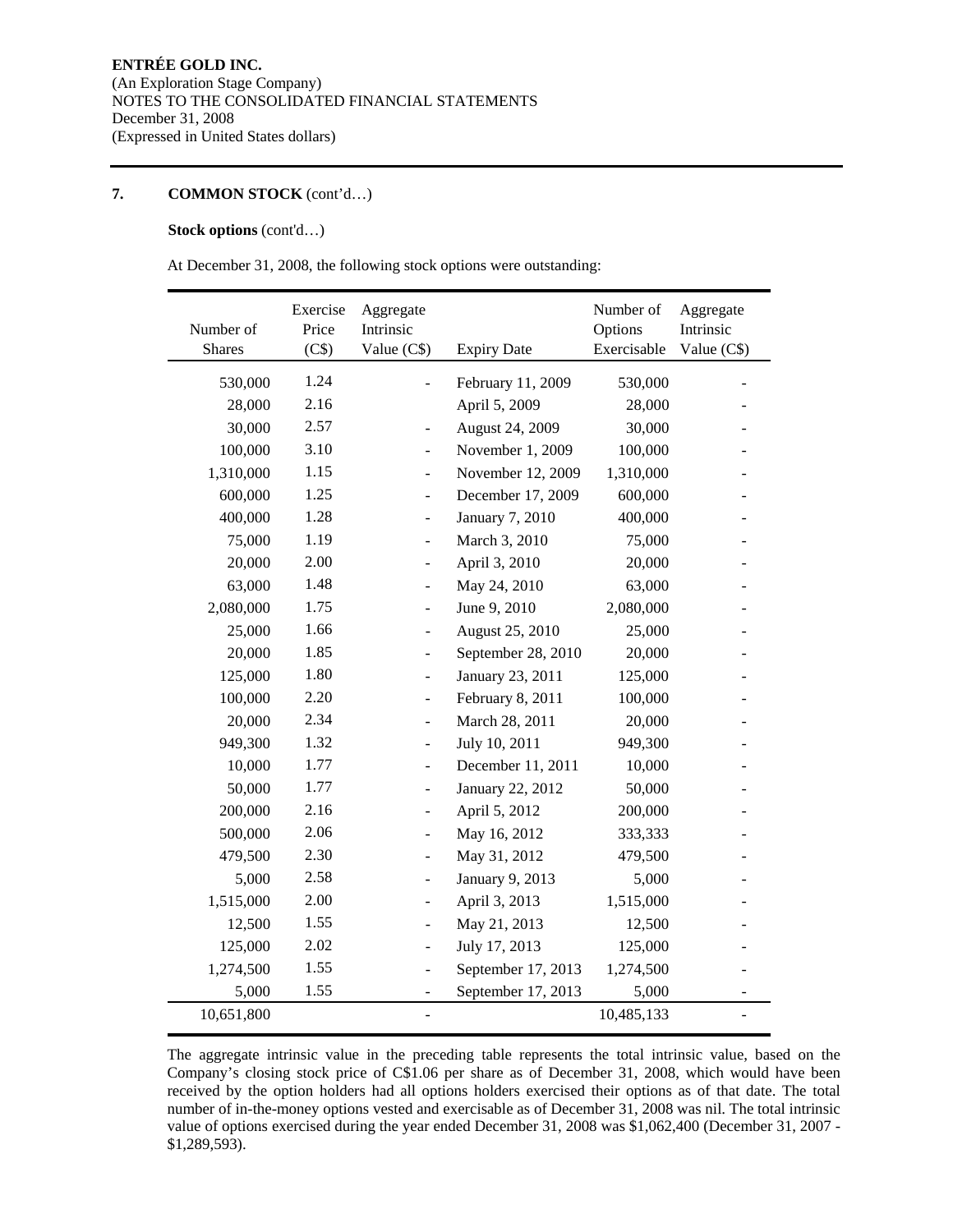#### **Stock options** (cont'd…)

The following table summarizes information regarding the non-vested stock purchase options outstanding as of December 31, 2008.

|                                         | Options    | Weight<br>Average<br>Grant-Date<br>Number of Fair Value<br>(C\$) |
|-----------------------------------------|------------|------------------------------------------------------------------|
| Non-vested options at December 31, 2006 |            |                                                                  |
| Granted                                 | 600,000    | 1.44                                                             |
| Vested                                  | (166, 667) | 1.46                                                             |
| Non-vested options at December 31, 2007 | 433,333    | 1.43                                                             |
| Granted                                 |            |                                                                  |
| Vested                                  | (266, 666) | 1.43                                                             |
| Cancellation/forfeited                  |            |                                                                  |
| Non-vested options at December 31, 2008 | 166,667    | 1.43                                                             |

### **Stock-based compensation**

The fair value of stock options granted during the year ended December 31, 2008 was \$3,536,355 (December 31, 2007 - \$2,082,780) which is typically being recognized over the options vesting periods. The stock-based compensation recognized during the year ended December 31, 2008 was \$3,672,358 (December 31, 2007 – \$1,732,839) which has been recorded in the consolidated statements of operations as follows with corresponding additional paid-in capital recorded in stockholders' equity:

|                                | <b>Year Ended</b><br>December 31,<br>2008 |    | Year Ended<br>December 31.<br>2007 | Cumulative to<br>December 31.<br>2008 |
|--------------------------------|-------------------------------------------|----|------------------------------------|---------------------------------------|
|                                |                                           |    |                                    |                                       |
| Consulting fees                | \$                                        | \$ | 434,439                            | S.<br>1,794,562                       |
| Legal                          |                                           |    | 37,175                             | 287,931                               |
| Management fees                | 2,612,884                                 |    | 668,809                            | 6,099,815                             |
| Mineral property interests     | 854.581                                   |    | 175,678                            | 2,573,413                             |
| Office and administration      | 162,960                                   |    | 353.910                            | 1.917.401                             |
| Stockholder communications and |                                           |    |                                    |                                       |
| investor relations             | 41,933                                    |    | 62,828                             | 800,077                               |
|                                | \$<br>3,672,358                           | S  | 1,732,839                          | \$13,473,199                          |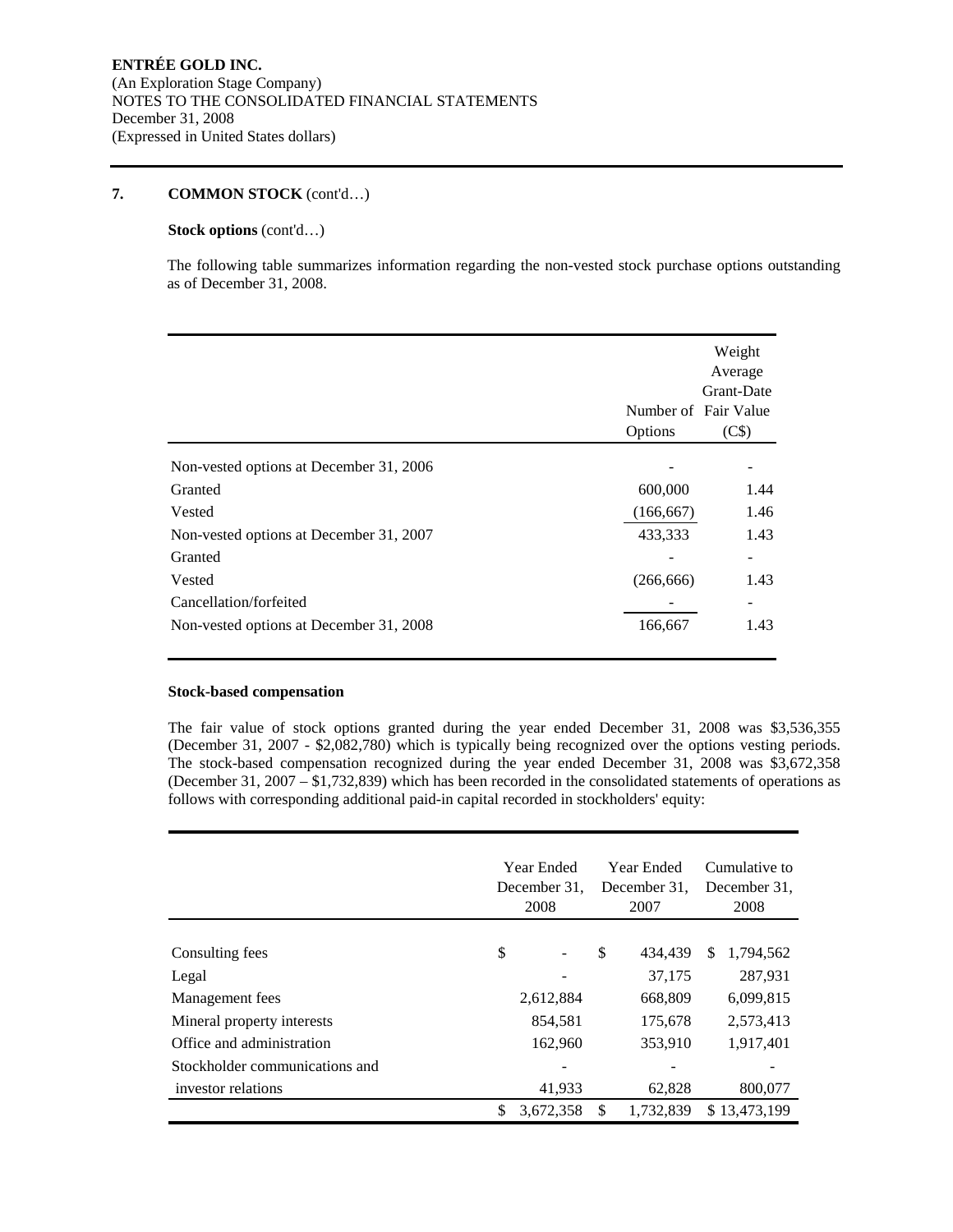#### **Stock-based compensation** (cont'd …)

The following weighted-average assumptions were used for the Black-Scholes valuation of stock options granted:

|                                  | Year Ended<br>December 31.<br>2008 | Year Ended<br>December 31,<br>2007 |
|----------------------------------|------------------------------------|------------------------------------|
| Risk-free interest rate          | 2.93%                              | 4.25%                              |
| Expected life of options (years) | 5.0                                | 5.0                                |
| Annualized volatility            | 84%                                | 68%                                |
| Dividend rate                    | $0.00\%$                           | $0.00\%$                           |

#### **8. RELATED PARTY TRANSACTIONS**

The Company entered into the following transactions with related parties during the year ended December 31, 2008:

a) Paid or accrued management fees of \$33,003 (December 31, 2007 - \$70,911) to directors and officers of the Company.

These transactions were in the normal course of operations and were measured at the exchange amount which represented the amount of consideration established and agreed to by the related parties.

#### **9. SEGMENT INFORMATION**

The Company operates in one business segment being the exploration of mineral property interests.

Geographic information is as follows:

|                     | December 31.<br>2008 |    | December 31,<br>2007 |
|---------------------|----------------------|----|----------------------|
| Identifiable assets |                      |    |                      |
| Canada              | \$<br>46,880,341     | -S | 71,456,338           |
| Mongolia            | 540,508              |    | 575,513              |
| <b>USA</b>          | 217,554              |    | 39,732               |
| China               | 467,065              |    |                      |
|                     | \$<br>48, 105, 468   | \$ | 72,071,583           |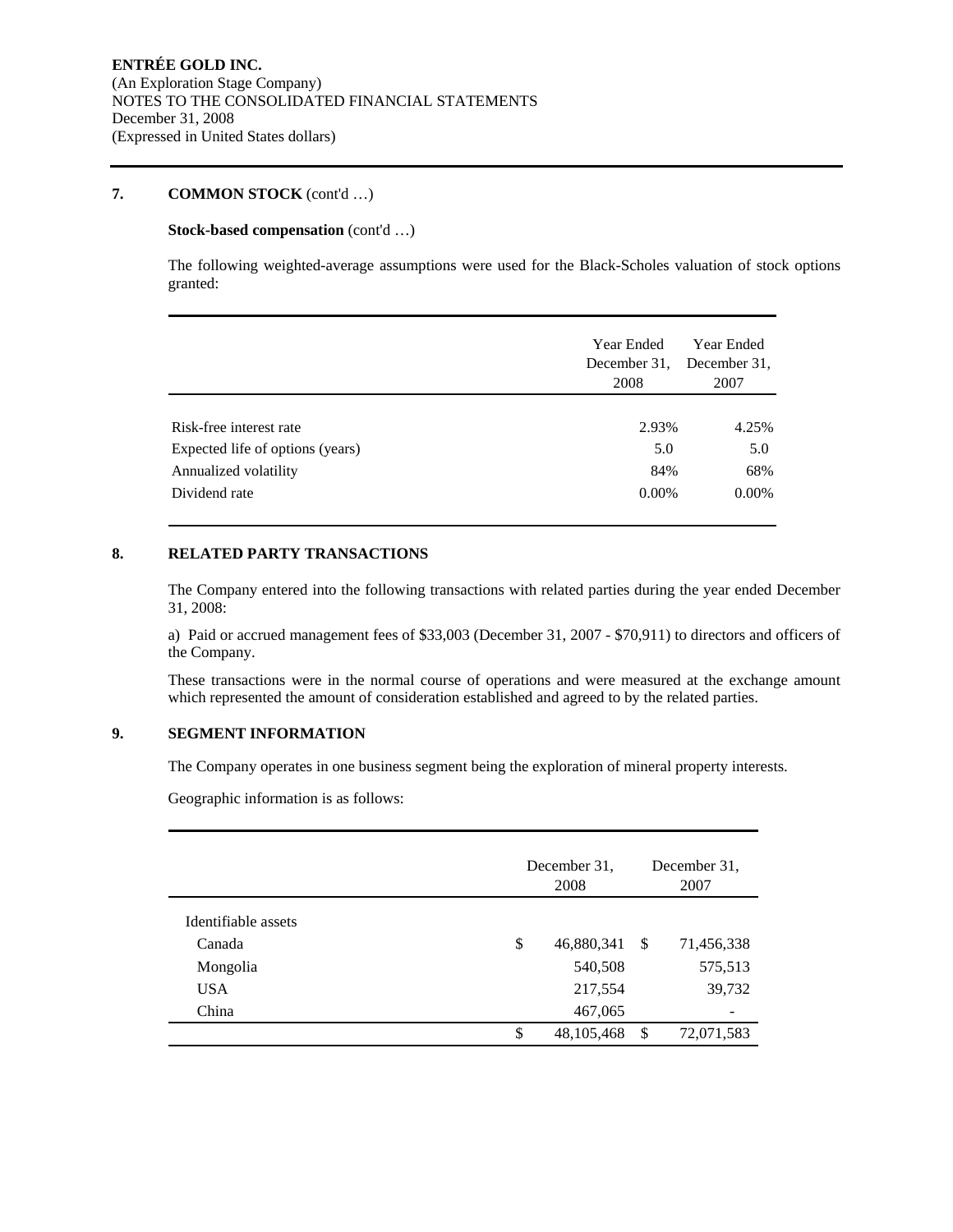# **9. SEGMENT INFORMATION** (cont'd ...)

|                   | Year Ended<br>Year Ended<br>December 31.<br>December 31. |
|-------------------|----------------------------------------------------------|
|                   | 2008<br>2007                                             |
| Loss for the year |                                                          |
| Canada            | $(6,390,938)$ \$<br>\$<br>(4,950,382)                    |
| Mongolia          | (6,929,082)<br>(5,685,866)                               |
| <b>USA</b>        | (1,197,168)<br>(2,749,260)                               |
| China             | (660, 998)                                               |
|                   | (16,730,278)<br>(11,833,416)<br>S<br>\$                  |

### **10. INCOME TAXES**

A reconciliation of income taxes at statutory rates with the reported taxes is as follows:

|                                             |     | Year ended   | Year ended                       |
|---------------------------------------------|-----|--------------|----------------------------------|
|                                             |     | December 31, | December                         |
|                                             |     | 2008         | 31, 2007                         |
| Loss for the year                           | \$. |              | $(16,730,278)$ \$ $(11,833,416)$ |
| Statutory rate                              |     | 31.0%        | 34.1%                            |
| Expected income tax recovery                |     | 5,186,386    | 4,035,195                        |
| Permenent differences                       |     | (2,181,442)  | (762, 825)                       |
| Temporary differences                       |     |              | (2,406,022)                      |
| Tax deductible share issue costs            |     |              | 307,465                          |
| Difference in foreign tax rates             |     | 6,389        | (134, 623)                       |
| Unrecognized benefits of non-capital losses |     |              | (1,039,190)                      |
| Change in valuation allowance               |     | (2,588,763)  |                                  |
| Change in enacted tax rates                 |     | (422,570)    |                                  |
| Total income taxes                          | \$  |              |                                  |

The significant components of the Company's deferred income tax assets are as follows:

|                                | December 31,<br>2008 | December<br>31, 2007 |
|--------------------------------|----------------------|----------------------|
| Future income tax assets:      |                      |                      |
| Non-capital loss carry forward | \$<br>2,801,275 \$   | 2,921,789            |
| Investments                    | 263,009              | 134,780              |
| Resource expenditures          | 3,411,969            | 432,280              |
| Equipment                      | 26,811               | 216,433              |
| Share issue costs              | 276,444              | 485,463              |
|                                | 6,779,508            | 4,190,745            |
| Valuation allowance            | (6,779,508)          | (4,190,745)          |
| Net future income tax assets   | \$                   |                      |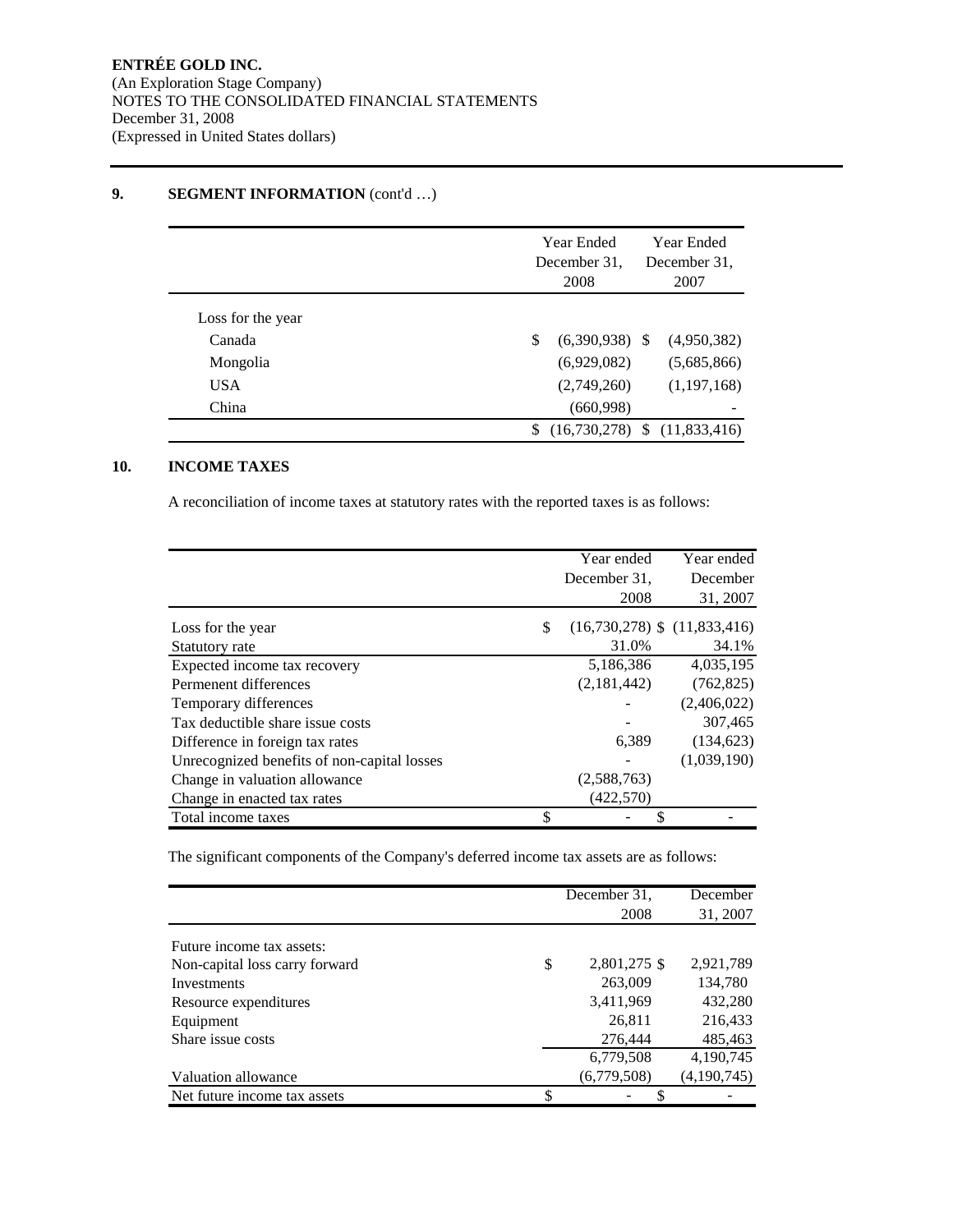#### **10. INCOME TAXES (**cont'd …)

The Company has available for deduction against future taxable income non-capital losses of approximately \$10,000,000 in Canada, \$470,000 in Mongolia and \$200,000 in the United States of America. These losses, if not utilized, will expire through 2028. Subject to certain restrictions, the Company also has foreign resource expenditures available to reduce taxable income in future years. Future tax benefits which may arise as a result of these losses, resource expenditures and other tax assets have been offset in these financial statements by a valuation allowance.

The Company adopted the provisions of FIN 48 on January 1, 2007. No cumulative effect adjustment to the January 1, 2007 balance of the Company's deficit was required upon the implementation of FIN 48.

The following table summarizes the activity related to our unrecognized tax benefits.

| Balance at January 1, 2007                 |             |
|--------------------------------------------|-------------|
| Increase due to prior year tax positions   | 6,507,343   |
| Increase due to current year tax positions | 1,314,216   |
| Balance at December 31, 2007               | 7,821,559   |
| Decrease due to current year tax positions | (3,684,890) |
| Balance at December 31, 2008               | \$4,136,669 |
|                                            |             |

The Company recognizes interest accrued related to unrecognized tax benefits in interest expense and penalties in operating expenses. As of December 31, 2008, there was no accrued interest or accrued penalties.

The Company files income tax returns in Canada and several foreign jurisdictions. The Company's Canadian income tax returns are open from 2004 through 2008. For the other foreign jurisdictions, including Mongolia, all years remain open.

#### **11. FINANCIAL INSTRUMENTS**

The Company's financial instruments consist of cash and cash equivalents, receivables, investments, accounts payable and accrued liabilities and loans payable. Unless otherwise noted, it is management's opinion that the Company is not exposed to significant interest or credit risks arising from these financial instruments. The fair value of these financial instruments approximates their carrying values, unless otherwise noted.

The Company is exposed to currency risk by incurring certain expenditures in currencies other than the Canadian dollar. The Company does not use derivative instruments to reduce this currency risk.

#### **12. SUPPLEMENTAL DISCLOSURE WITH RESPECT TO CASH FLOWS**

The significant non-cash transactions for the year ended December 31, 2008 consisted of the issuance of 30,000 common shares (2007 – 15,000) in payment of mineral property interests in the amount of \$60,941 (2007 - \$33,976) (Note 7).

Cash and cash equivalents consisted of cash of \$1,712,276 (December 31, 2007 - \$9,240,513) and shortterm investments of \$43,500,539 (December 31, 2007 - \$57,865,600).